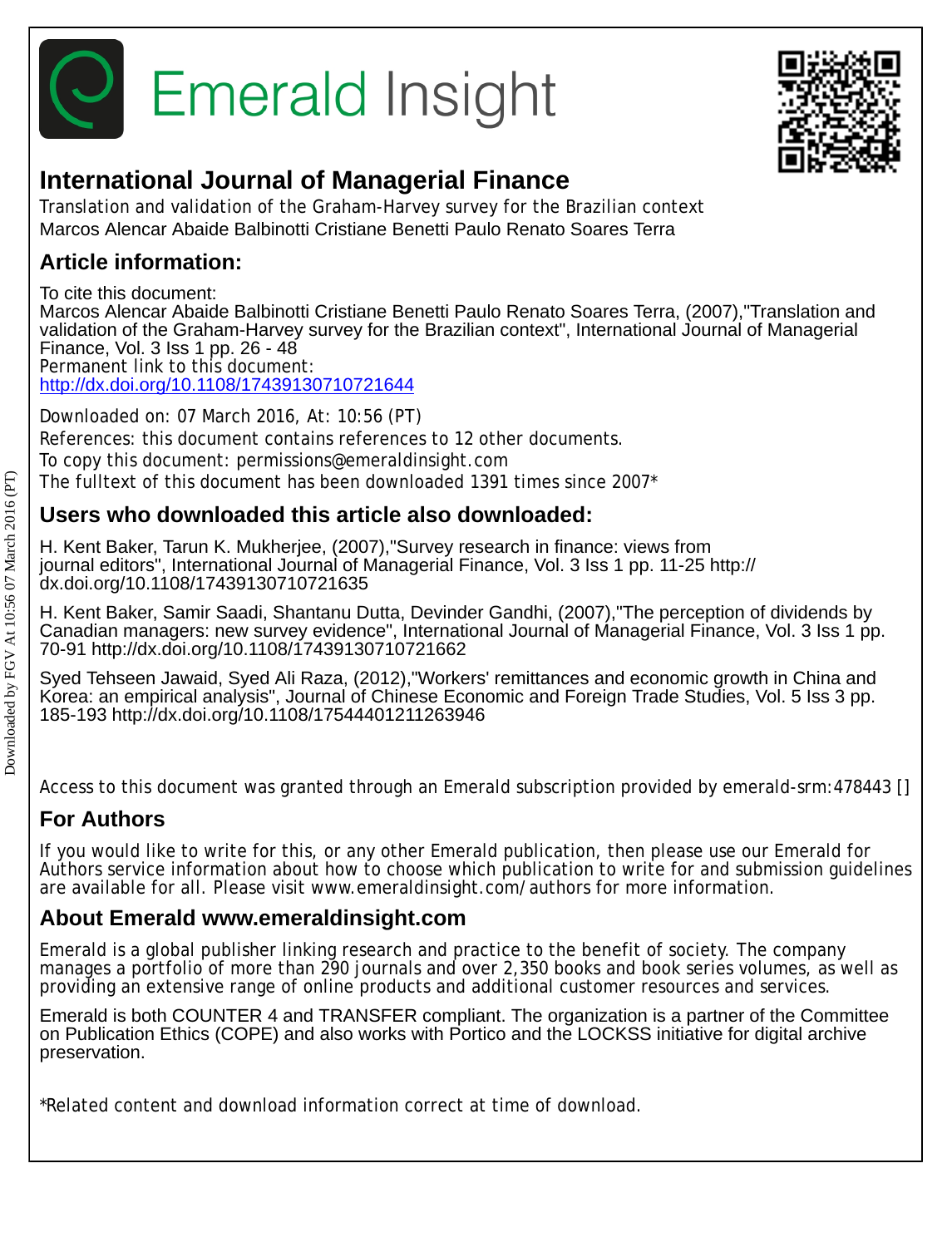

The current issue and full text archive of this journal is available at www.emeraldinsight.com/1743-9132.htm

IJMF 3,1

26

# Translation and validation of the Graham-Harvey survey for the Brazilian context

Marcos Alencar Abaide Balbinotti Université de Sherbrooke, Kirkland, Quebec, Canada

Cristiane Benetti Faculdade de Tecnologia SENAC/RS, Porto Alegre, Brazil, and Paulo Renato Soares Terra

Universidade Federal do Rio Grande do Sul, Porto Alegre, Brazil

#### Abstract

Purpose – The purpose of this paper is to report on the systematic translation and content validation method used to produce the Brazilian Portuguese version of the *Duke Special Survey on Corporate* Policy by Graham and Harvey.

Design/methodology/approach – In accordance with the requirements for cross-cultural application of surveys, the paper accounts for obvious differences in language, culture, and the institutional setting and employ well-known techniques from the field of psychology, such as the use of backtranslation, to ensure faithfulness to the original survey. A panel of experts served as judges in evaluating the clarity of language and the practical pertinence and theoretical dimensions of the questionnaire. Coefficients of content validity for each itemand for the instrument as a wholeare reported.

Findings – The results illustrate how a questionnaire designed for one country should be rigorously translated and validated prior to use in another country.

Research limitations/implications – Although the content validity of the translated version of the Duke Special Survey on Corporate Policy for use in Brazil is generally satisfactory, a few items may prove to be a challenge for the Brazilian CFO to answer, particularly those questions concerning features that are uncommon in the Brazilian financial market.

Originality/value – This paper explores the field study method in finance by borrowing from the vast experience of psychology research in the rigorous translation and validation of survey instruments. This study also highlights the similarities and differences in the interpretation of questions between emerging and developed markets.

Keywords Surveys, Translation services, Corporate finances, Emerging markets, Brazil

Paper type Research paper



International Journal of Managerial Finance Vol. 3 No. 1, 2006 pp. 26-48  $\degree$  Emerald Group Publishing Limited 1743-9132 DOI 10.1108/17439130710721644

This research was conducted while the authors were affiliated to Universidade do Vale do Rio dos Sinos (UNISINOS). The authors would like to express their gratitude for the generous contributions provided by Leonildo Bernardon, Dirk Brounen, Newton C. A. da Costa Jr., Abe de Jong, Carlos Alberto Diehl, Magda M. B. L. Donia, William Eid Jr., John R. Graham, Campbell R. Harvey, Ricardo Hingel, Gilberto de O. Kloeckner, Kees Koedijk, Werner Kuchenbacker, Ricardo P. C. Leal, Wilson T. Nakamura, Walter L. Ness, Wladimir Omiechuk, Ernani Ott, Sandro Rigo, Antônio Z. Sanvicente, Eduardo Schiehll, Osvaldo B. Schirmer, Rodrigo O. Soares, Fernando C. Zanella, João Zani, and participants in the XL Asamblea Anual del Consejo Latinoamericano de Escuelas de Administración in Santiago, Chile, 2005. The authors would also like to thank Ms. Melícia S. Ferri, Flávia W. Nestrovski, and Mr. Eduardo L. Matzenbacher for the general research assistance. Finally, the authors would like to thank Karyn Neuhauser (the editor) and two anonymous referees for their comments and suggestions. Any remaining errors are the responsibility of the authors.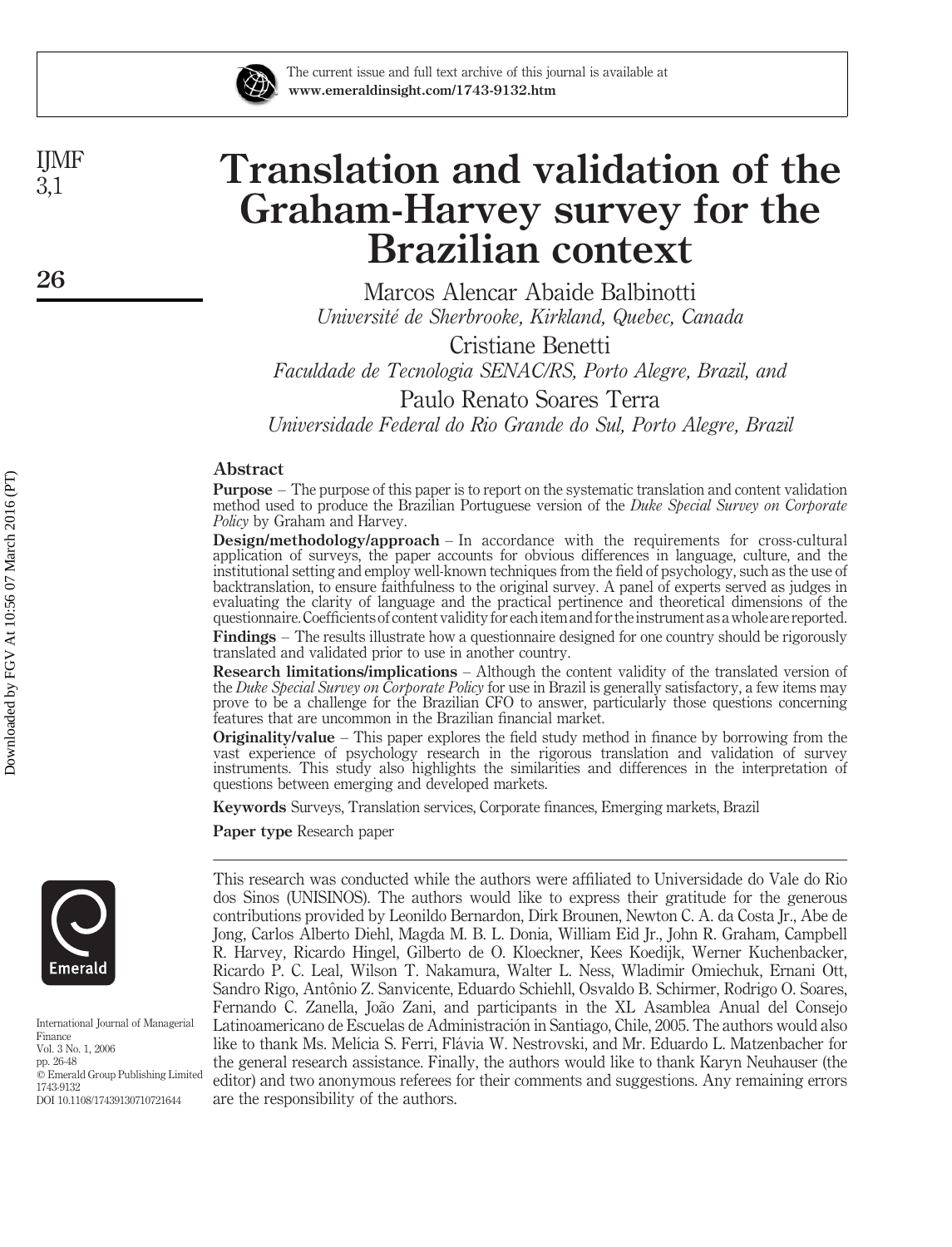Over the past 60 years, research in finance has made significant strides in developing ever more complex theories to guide managerial decision making toward the maximization of shareholder wealth. Theoretical advances in the areas of corporate finance, asset pricing, and risk management have been nothing short of impressive. Nevertheless, much remains to be learned about how managers actually make financial decisions. Despite the enormous advances made toward understanding financial management, many aspects of financial decision-making are still not well understood. Hence, the investigation of the practice of finance continues to be an important area of research.

We present a systematic method of translation and content validation for the *Duke* Special Survey on Corporate Policy (Graham and Harvey, 2001), which has been used in North America and Europe, for future administration in Brazil. Our goal is to construct a questionnaire that will effectively measure, as closely as possible, precisely the same aspects as the original instrument but in the Brazilian cultural context. This is of utmost importance given the need for cross-country comparative studies to better understand the financial decision-making process in different environments. To the best of our knowledge, such techniques have not been specifically employed in finance thus far. These methods have dramatic implications for empirical studies in finance and for new financial theory-building. Although other sciences (such as psychology) and even other business disciplines (such as marketing) have long employed these techniques as part of their research toolbox, finance research has yet to incorporate rigorous validation techniques to its field studies. This paper aims to fill this void in the financial literature.

This study follows a recent wave of field studies in finance (e.g. Graham and Harvey, 2001; Brounen *et al.*, 2004; Bancel and Mittoo, 2004; Brav *et al.*, 2005) that aim at narrowing the gap between academics and practitioners. In particular, we focus on the translation and validation of a survey instrument for use in cross-country comparative studies. This is of particular importance given that, in contrast to the literature based on ex-post data, the practice of finance in emerging markets has been largely ignored in the finance literature.

Emerging markets may serve as convenient laboratories for understanding problems in finance relevant to developed markets as well. Volatile economic conditions, less liquid capital markets, highly concentrated firm ownership, a non-negligible share of state-owned firms, inefficient and weak institutions, poor monitoring practices, financing restrictions, and large amounts of information asymmetry are among the many distinct features of such markets. Such imperfections exacerbate issues that are thought to be important for financial decision-making and, as such, highlight the difficulties that may lie in the financial executive's path. Myers (2003) underscores the challenges for building financial theory in such an environment:

The leading theories of financing all assume that firms have access to reasonably well-functioning capital markets and to modern financial institutions. This assumption is not always true. It may not hold for small, private firms in the USA. It clearly does not hold in many other countries. ... We are used to thinking of markets and institutions adapting to the financing needs and objectives of corporations. But in many countries adaptation is blocked by severe agency problems or by government restrictions. Nevertheless, public stock markets exist in nearly every country. ... Most capital structure theory was developed for public USA corporations. Even in that well-structured setting, no general theory emerges. (pp. 246-7)

Rather than producing yet another survey, we seek to make use of the same questionnaire previously administered to North American and European financial executives, in order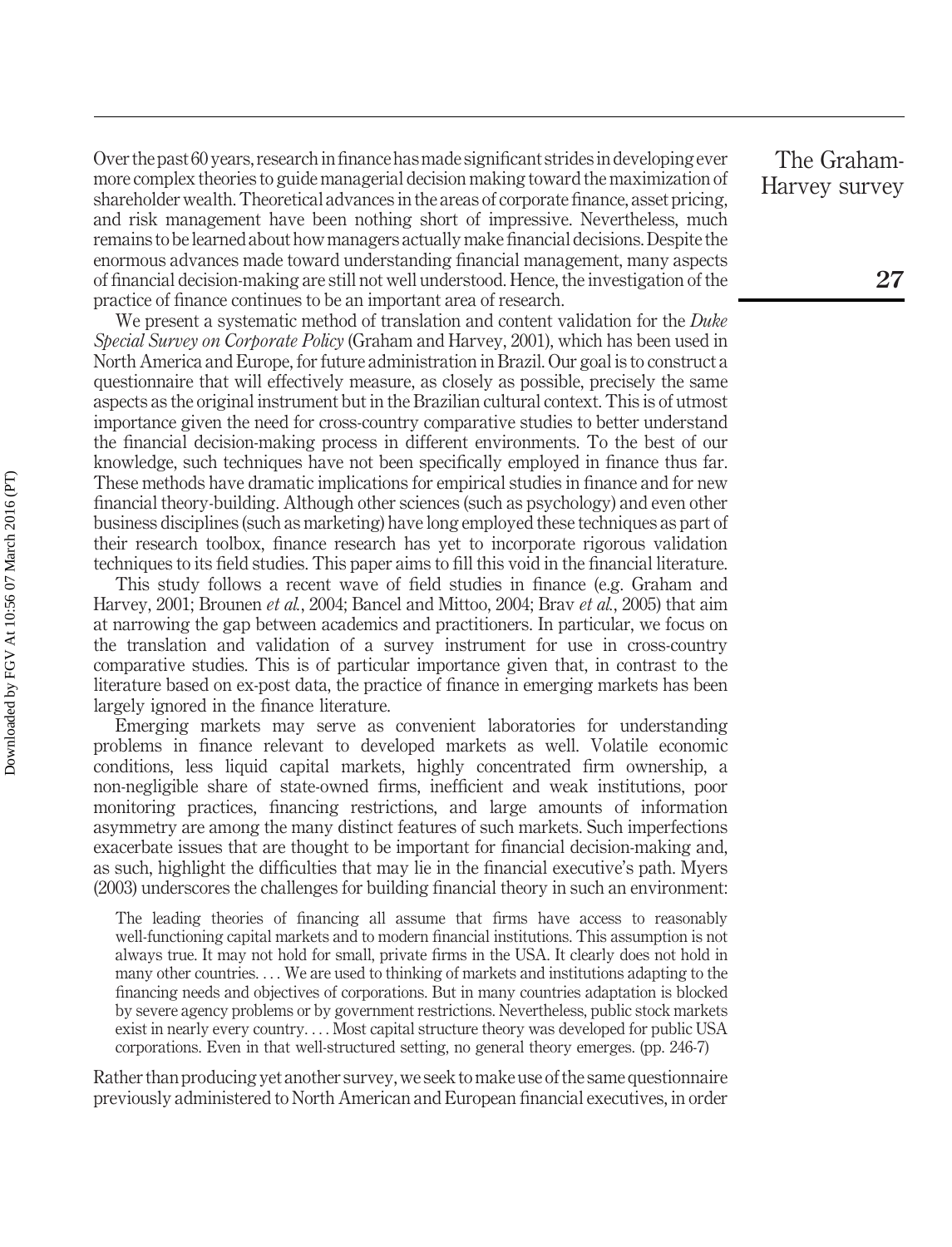to allow for direct comparisons across countries. Such comparisons will allow us to infer how the distinct economic environment of emerging markets helps shape the practice of finance in these countries. In order to achieve such comparability, it is necessary to ensure that the survey questions have the same meaning for respondents despite differences in language, culture, and institutional setting. Graham and Harvey (2001) draw attention to the potential problems inherent in a survey approach: "Surveys measure beliefs and not necessarily actions. Survey analysis faces the risk that the respondents are not representative of the population of firms, or that the survey questions are misunderstood." (p. 189). It is therefore imperative that the survey researcher takes all possible steps to minimize individual subjectivity interference in the translation, administration, and interpretation of the survey.

Administering a questionnaire originally designed for a particular culture in a different cultural context is a particularly delicate task. Therefore, in this paper we borrow and benefit from the vast experience of the field of psychology with the aim of ensuring that the translated instrument indeed measures the same variables as the original. In particular, we followed the methods proposed by Vallerand (1989) and Hernández-Nieto (2002). In this manner, we seek to ensure that when the survey instrument is administered in Brazil, it will have the same meaning as the one that has been employed in research in North America and Europe.

This paper contributes to the literature in several ways. First, it explores the field study method in finance, which to date remains a relatively rare approach in this discipline. Second, it focuses on an emerging market context, which is even rarer in this field. Third, it borrows from the vast experience of psychology research in the rigorous translation and validation of survey instruments; something that, to the best of our knowledge, has never been attempted before in finance. Finally, by employing exactly the same questionnaire used in previous research in North America and Europe, this study highlights the similarities and differences in the interpretation of questions between emerging and developed markets.

The remainder of the paper is presented in three parts. The first section details the research method and procedures used. The second section presents and discusses the results. The last section concludes the paper and highlights the value of this instrument for use in future research.

#### 1. Research design

Ethical, methodological, and statistical procedures are employed to provide an answer to the main research question. These procedures are described next.

#### 1.1. Ethical procedures

The first step taken to translate the *Duke Special Survey on Corporate Policy* from the original English into Portuguese was to obtain the permission of the authors of the North American (Graham and Harvey, 2001) and European (Brounen et al., 2004) studies. We then chose to administer the extended European version in Brazil, because it includes two additional questions on corporate governance.

The research itself relied on the voluntary support of eighteen financial professionals consisting of both academics and practitioners. Participants were assured that all information provided would remain confidential and that it would be used exclusively for scientific purposes in accordance with the guidelines of the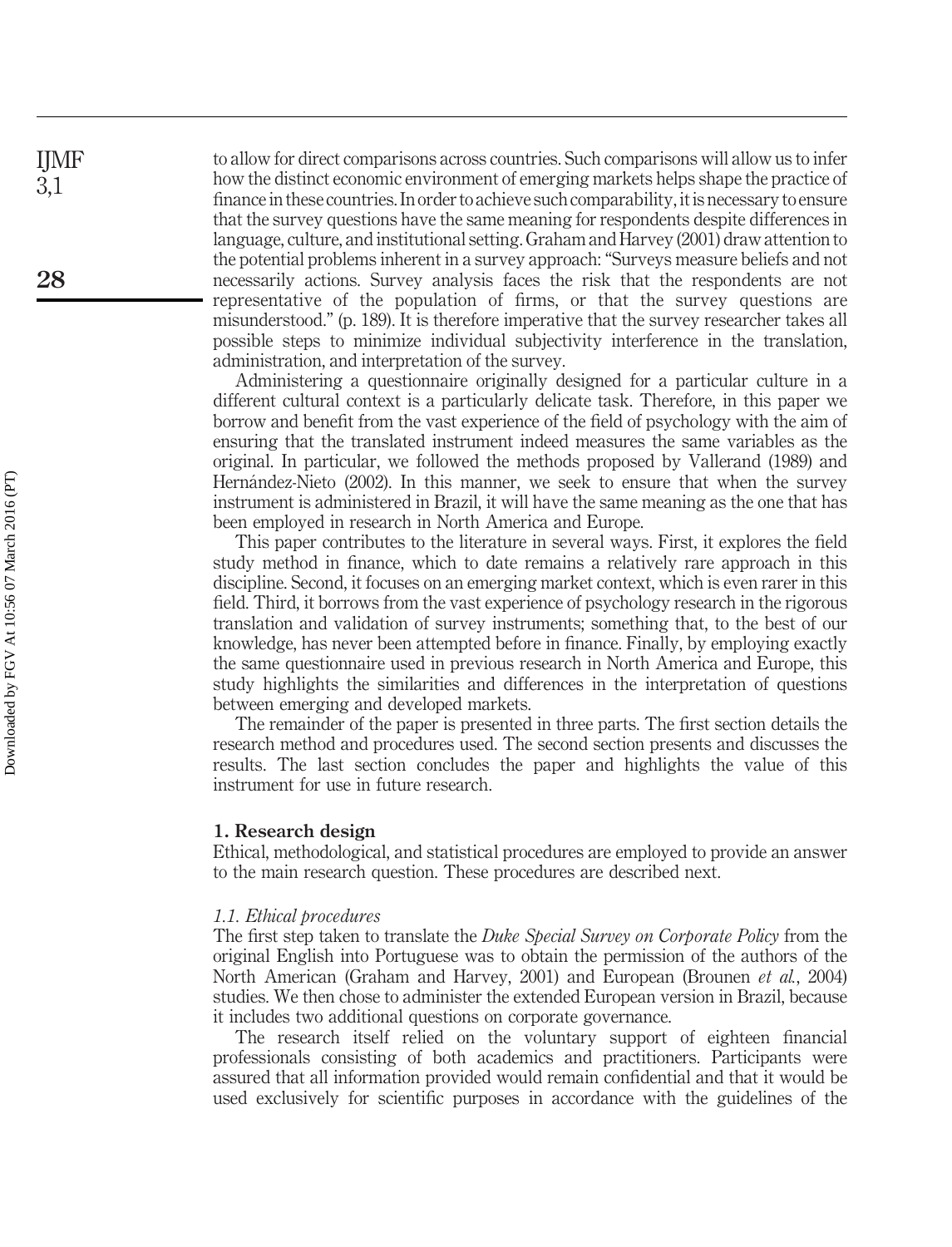Universidade do Vale dos Sinos's Research Ethics Committee. Moreover, any release of information would be anonymous and in conjunction with other participants' answers. Finally, it was assured that participants would be exempt from any responsibility for the opinions expressed in any publication resulting from this research.

Assuring research participants that their responses will remain anonymous is important for several reasons. First, some financial information may be considered strategic to the firm, and its indiscriminate release may be seen as inappropriate. In such situations, if anonymity is not guaranteed, respondents may refrain from answering certain questions or may answer untruthfully. Second, given that public firms are committed to fair disclosure, their answers to a private questionnaire may be regarded as a disclosure breach. Finally, managers may become legally liable for the disclosure of insider information that might leak into the market.

#### 1.2. The instrument

The research instrument is comprised of a list of 17 questions containing a total of 188 sub-items. Among these, 11 questions include open-ended sub-items in which the respondent is given the opportunity to complement his/her answer and the last question addresses the characterization of the company and the respondent and contains 50 sub-items that are not subject to the analyses presented here. Therefore, for the statistical evaluation of content validity only the remaining 126 sub-items are analyzed. The questionnaire is divided across four theoretical dimensions (Capital Budgeting, Cost of Capital, Capital Structure, and Corporate Governance).

#### 1.3. Translation procedures

The translation procedures employed are similar to those used by Vallerand (1989) in his research. According to this author, the cross-cultural use of questionnaires incorporates important methodological aspects of research and the translation of instruments must be carried out in a systematic manner. It must be taken into account that the instrument will be administered in a different setting, which includes differences in language, values, culture, customs, and social context. Therefore, Vallerand (1989) suggests the following alternatives:

- . employing the instrument in its original language (English in this case), which may limit the population of respondents;
- . developing a new instrument in the alternative language (Portuguese in this case), which may reduce comparability to the original survey; or
- . validating the original instrument in the alternative language in the population of interest (in this case, Brazilian), according to its metric properties.

This paper implements the third alternative in three distinct phases so that the translated questionnaire may be used for international comparisons. Figure 1 presents the sequence of steps that must be followed in order to obtain a valid version of the original questionnaire in another language: preparation of the preliminary version, consolidation of the preliminary version, and content validity testing. The first two steps concern the translation of the questionnaire while the last one concerns the statistical validation procedure. Next, we describe how each of these phases is conducted in this study.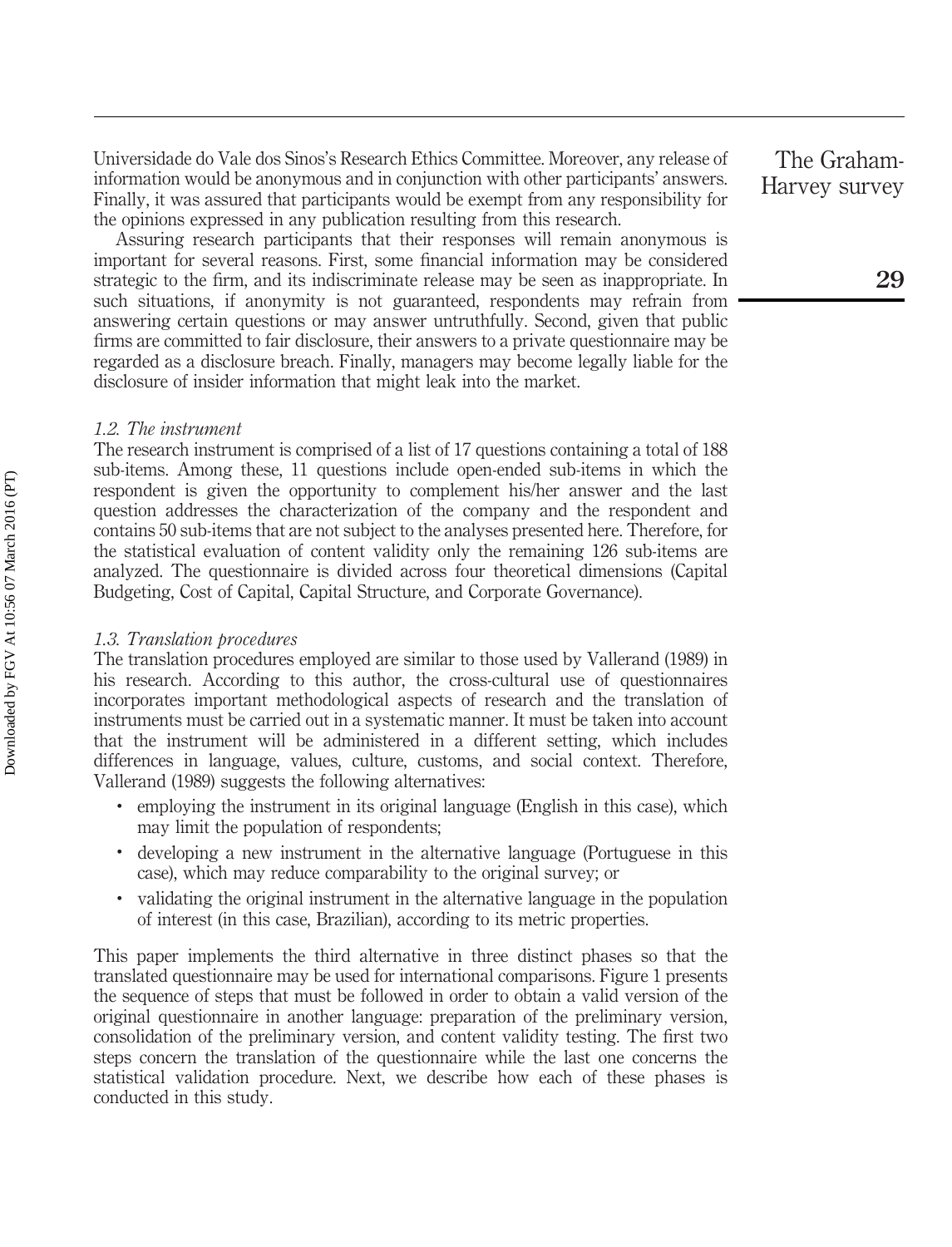

1.3.1. Preparation of the preliminary version. In preparing the preliminary version of the questionnaire, three alternative techniques are possible (Vallerand, 1989):

- (1) Traditional translation: this technique may result in differences in interpretation between the original version and the translated version because of language, psychological, and knowledge biases of the researchers. Even when employing "neutral" certified translators, this technique may result in substantial biases. Despite these shortcomings, this technique is the most frequently employed.
- (2) Committee translation: this technique offers some safeguards against individual researcher bias, since the translation is discussed in a committee or translation group. However, despite the group discussions, it is possible that biases persist in the instrument. The active participation of the authors of the original questionnaire in the committee discussions is one means of ensuring that the translated version remains faithful to the original. However, group discussions are often lengthy and subjective, and consensus is often hard to achieve.
- (3) Backtranslation: this technique relies on multiple translators working individually and an independent committee that evaluates their work. The first step is to obtain one or more translations of the original instrument into the language of interest. This task is usually assigned to bilingual individuals familiar with the subject (i.e. the jargon) of the questionnaire. The translated version is then translated back into the original language, and an independent committee evaluates the faithfulness of the backtranslated version to the original instrument, providing any adjustments regarded as necessary. It is imperative that the backtranslators do not have access to the original instrument or even knowledge of it. If the backtranslated version is similar to the original version in wording and meaning, then the translation process has been successful. If differences exist between the backtranslated version and the original, the committee must provide changes in the translated version or even require new translations of the same instrument for comparison and consolidation into a new version. Given the systematic procedure and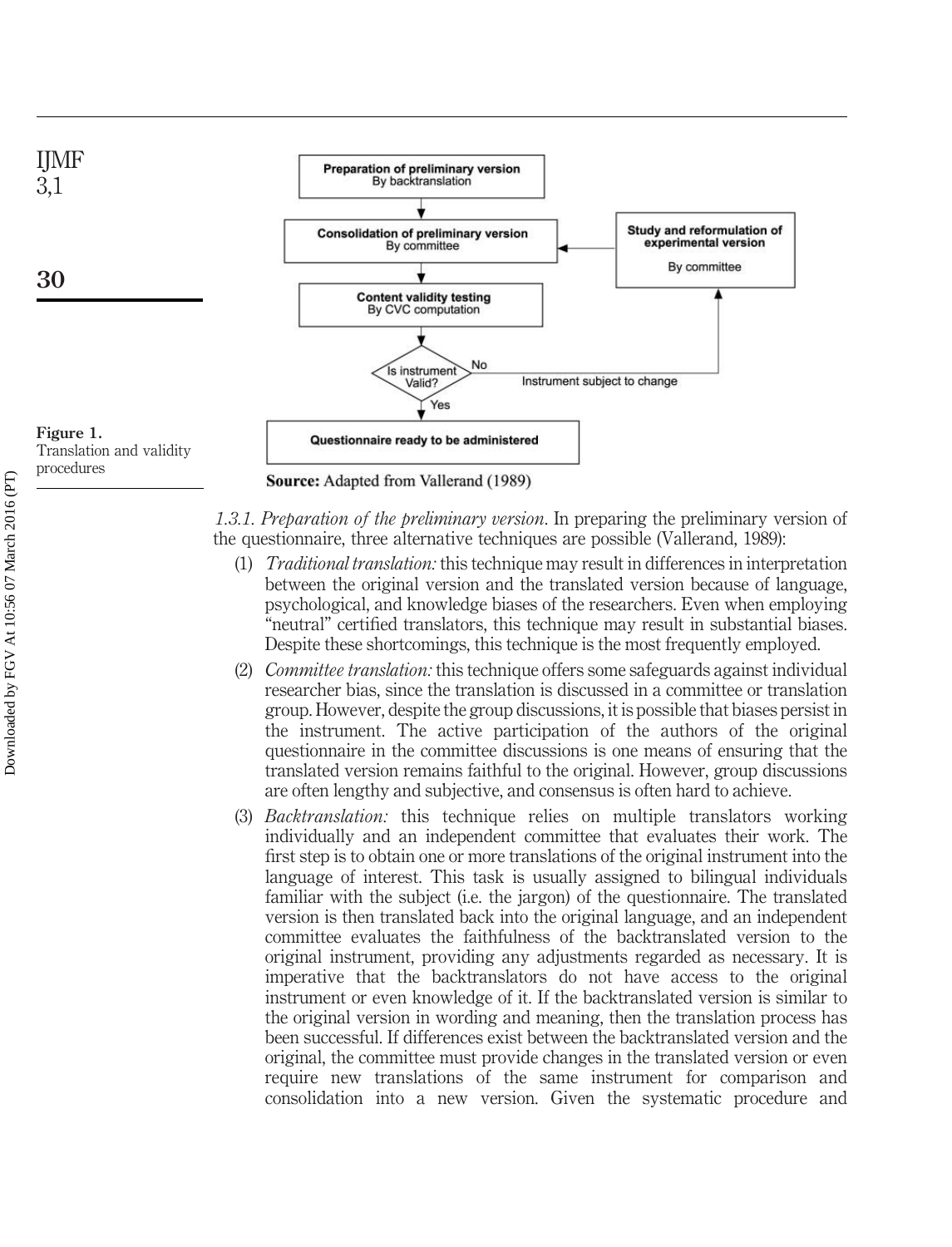controls involved, this technique assures that individual biases are removed from the translated version. Also, it allows for objective comparison between the original and the translated versions of the questionnaire.

In this study we use the third technique, backtranslation. The original English version was independently translated into Portuguese by two bilingual Brazilian finance academics with Ph.D.s from Canadian and British universities. These two translated versions were then combined into a single translated version that was sent to three other bilingual finance faculty who backtranslated the instrument into English. One of the backtranslators is a native English speaker and resident of Brazil while the other two are Brazilians residing in English-speaking countries. All of them hold doctoral degrees from North American universities[1].

1.3.2. Consolidation of the preliminary version. The main goal in this phase is to obtain the most faithful foreign language version of the original instrument. According to Vallerand (1989), an independent committee of three people, none of whom is one of the translators, should be formed. In this phase, the equivalence in wording and meaning between the original and backtranslated questionnaires is verified. This phase is crucial to the achievement of an accurate translation because it results in a working version of the instrument. In order to reduce individual biases, this task is performed by consensus. The presence of one of the original translators as a consultant is desirable in order to clarify any questions the committee may have.

The procedure involves two steps:

- (1) Backtranslated versions are compared to each other and to the original instrument. If the questions are identical, i.e. have exactly the same wording, the item is approved and the committee moves on to the next question.
- (2) If there are differences in wording, the committee must evaluate whether there are any differences in meaning. If there are differences in meaning, the committee must examine which of the versions is closest to the original instrument, and make adjustments in the translated version. Differences in meaning often result from a literal translation of a term or expression that may then diverge in meaning from the original intent of the questionnaire.

In this study, an independent committee of three people evaluated the three backtranslated versions against the original version of the instrument, and made adjustments to the Portuguese translation where they thought necessary. The committee consisted of two finance faculty members (one of whom has extensive executive experience) and a finance graduate student. One of the original translators stood by in order to clarify any questions of the committee. All perceived differences in wording and meaning were discussed by the committee, which then suggested modifications in the Portuguese version of the questionnaire.

#### 1.4. Content validity procedures

According to Hoppen *et al.* (1997), there are two techniques that can be used to evaluate the content validity of a questionnaire: pre-tests using a sample of subjects or evaluation by a panel of judges. In this step, the clarity of language and practical pertinence of each question is evaluated. Content validity is subjective and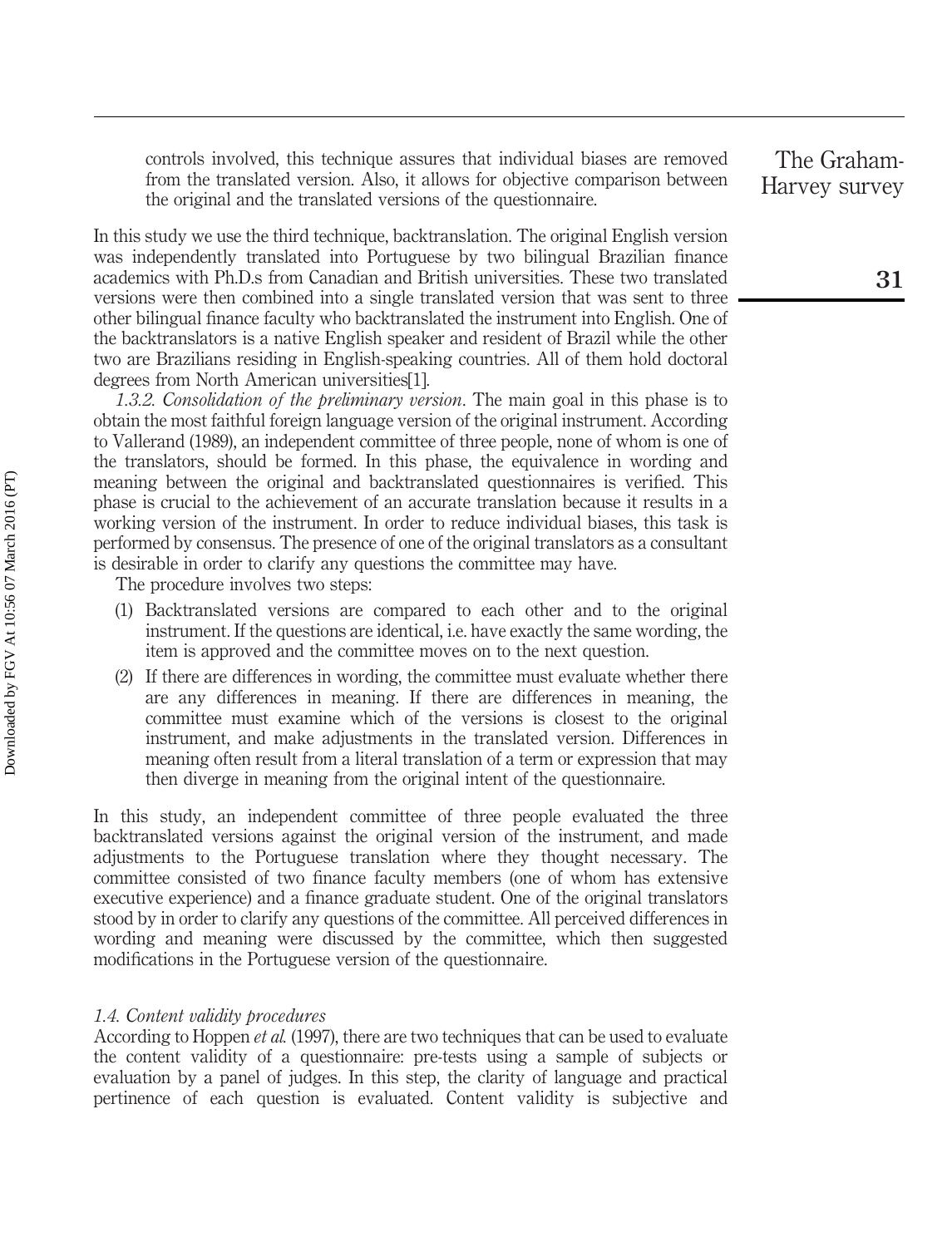non-quantitative in the strictest sense of the term and verifies whether the instrument indeed measures the content it sets out to measure (Vallerand, 1989).

With the objective of making the instrument as clear as possible, we choose to evaluate content validity of the instrument by employing a panel of 10 judges[2]. Each judge was provided with an evaluation sheet encompassing three criteria:

- (1) Clarity of language: Evaluates the language used in the questionnaire, keeping in mind the target population of financial executives. As such, the judges were asked: "Do you believe that the questions are clear enough and therefore understandable to this population? To what extent?".
- (2) Practical pertinence: Evaluates the relevance of the question to the daily activities of the average financial manager. This is particularly important when the population comprises small, unlisted, and family firms. Specifically, the judges were asked: "Do you believe that this item is pertinent to this population? To what extent?".
- (3) Theoretical dimension: Evaluates the relevance of the question to one of the four subject matter areas that the questionnaire addresses (Capital Budgeting, Cost of Capital, Capital Structure, or Corporate Governance). The judges were asked: "Which theoretical dimension do you think this question belongs to? Please mark only the one that BEST describes the item".

Instructions to the judges included a five point Likert scale[3] for rating clarity of language and practical pertinence and a coded letter system (A, B, C, and D) for classifying the four theoretical dimensions (see Table I). The questionnaire also allowed the judges to provide additional comments on any specific question. An English translation of the evaluation sheet is presented in Appendix 1 (Figure A1).

The evaluation sheet was sent to each judge along with a cover letter stating the purpose of the research, the confidentiality policy, and the return address. The judges consisted of five academics and five Chief Financial Officers (CFOs), none of whom had participated in the previous parts of the process.

The selection criteria for these judges were experience in academic or executive positions, and diversity in terms of educational background and industry experience. We selected five academics with geographically diverse doctoral education backgrounds: one is a graduate from a Brazilian university, one is a graduate from a United States (US) university, one graduated from a university in France, and two are graduates of joint programs between Brazilian universities and, respectively, a US university and a British one. All of them have been actively publishing in the areas of

|                           | Clarity of language                                                                                                                                                           | Practical pertinence                                                                                                                            | Theoretical dimension                                                                                            |
|---------------------------|-------------------------------------------------------------------------------------------------------------------------------------------------------------------------------|-------------------------------------------------------------------------------------------------------------------------------------------------|------------------------------------------------------------------------------------------------------------------|
| le L<br>uctions to judges | $1 -$ Very little clear<br>$2 - A$ little clear<br>$3$ – Fairly clear<br>$4$ – Mostly clear<br>5 – Very much clear<br>IMPORTANT: mark only ONE alternative for each category. | $1 -$ Very little pertinent<br>$2 - A$ little pertinent<br>$3 -$ Fairly pertinent<br>$4$ – Mostly pertinent<br>$5 - \text{Very much pertinent}$ | $A - Capital budgeting$<br>$B - \text{Cost of capital}$<br>$C - Capital$ structure<br>$D$ – Corporate governance |

IJMF 3,1

Tabl Instr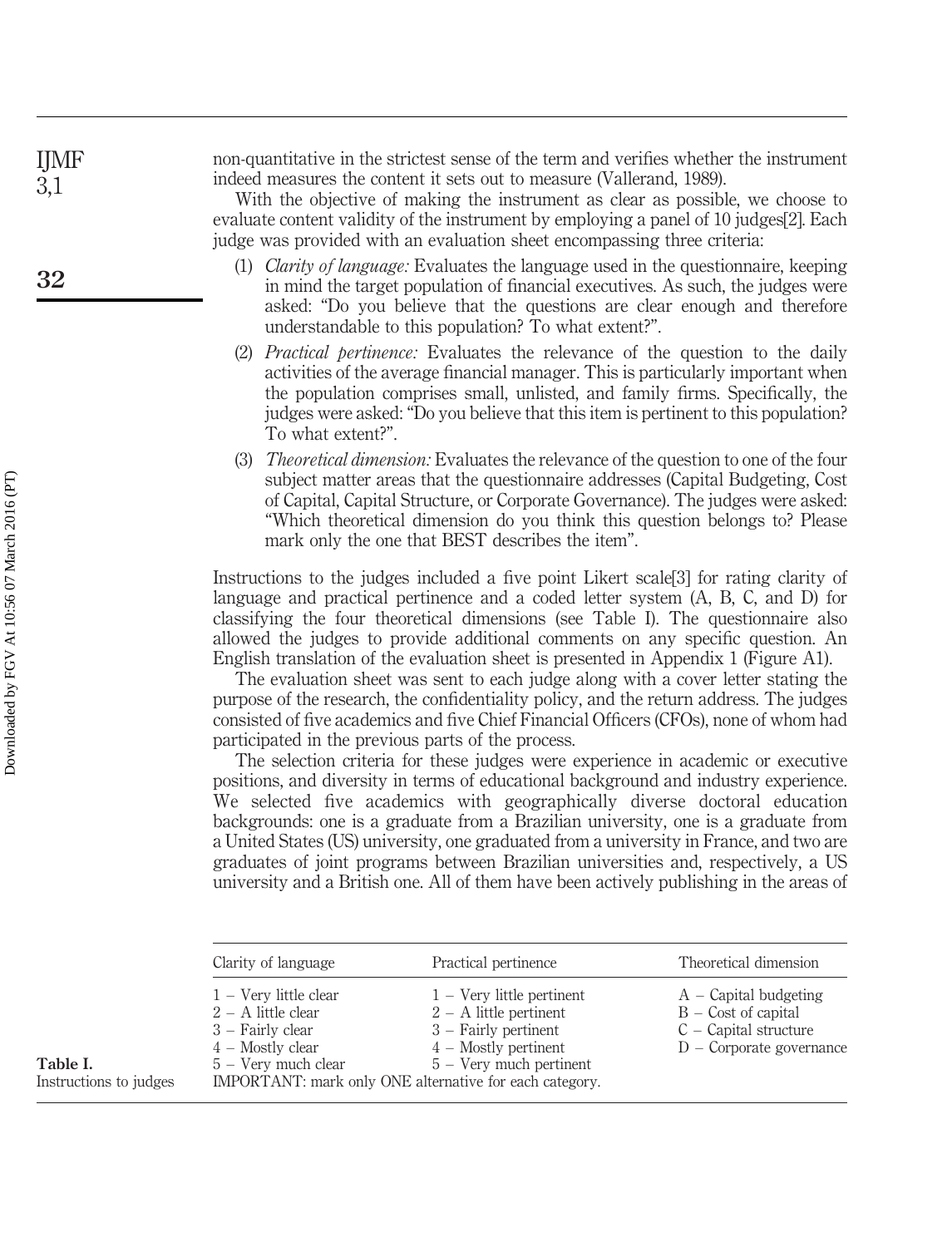corporate finance and capital markets for the past 10 years. We also selected five CFOs from different types of companies: one was from a large state-owned bank, one was from a large industrial Brazilian-owned Multinational Enterprise (MNE), one was from a Brazilian subsidiary of a foreign-owned industrial MNE, and two were from privately-owned, domestic-market-only industrial Brazilian firms. All CFOs have more than 10 years of experience as financial executives.

A detailed account of the response rate and usability of these evaluations is presented in Table II. Two CFOs and one academic did not return their evaluation sheets despite several reminders from the research team. All of the remaining seven returned sheets had some incomplete items, and it was decided that only the five most complete evaluation sheets should be utilized for the analysis that follows. Of these five, three evaluations were from academics and two were from CFOs. In addition to the content validity analysis, these evaluations highlighted many aspects of the translation that were unclear to the CFOs, allowing for improvement in the wording of the questionnaire.

In order to evaluate the content validity of clarity of language and practical pertinence, we employed the Content Validity Coefficient (CVC) proposed by Hernández-Nieto (2002). This coefficient measures the degree of concordance among the judges regarding each question, as well as for the survey instrument as a whole. This coefficient also evaluates the validity of content that is lacking in other methods such as Cohen's Kappa<sup>[4]</sup>. Hernández-Nieto (2002) recommends a minimum of three and a maximum of five judges, and use of a five point Likert scale[5]. If a given question is deemed unsatisfactory in terms of clarity of language, it must be adjusted before the questionnaire is administered to the population. If a given question is deemed unsatisfactory in terms of practical pertinence, it must be disregarded in the analysis of the results of the survey.

Following Hernández-Nieto, the CVC is computed as follows:Given the judges scores, the average score of each item is computed  $(Mx)$ :

$$
M_x = \frac{\sum_{i=1}^{J} x_i}{J} \tag{1}
$$

where  $\sum x_i$  is the sum of the judges' scores for a given item and *J* is the number of judges that evaluated it.

Based on the average score, the individual CVC is computed to each item  $(CVC_i)$ :

$$
CVC_i = \frac{M_x}{V_{m\acute{a}x}}\tag{2}
$$

where  $V_{\text{max}}$  represents the maximum score that the item could achieve.

|                  | Evaluations<br>sent | Evaluations<br>returned | Evaluations discarded<br>as incomplete | Evaluations<br>utilized |                            |
|------------------|---------------------|-------------------------|----------------------------------------|-------------------------|----------------------------|
| Academics        |                     |                         |                                        |                         | Table II.                  |
| CFO <sub>s</sub> |                     |                         |                                        |                         | Distribution and return of |
| Total            | 10                  |                         |                                        |                         | evaluation sheets          |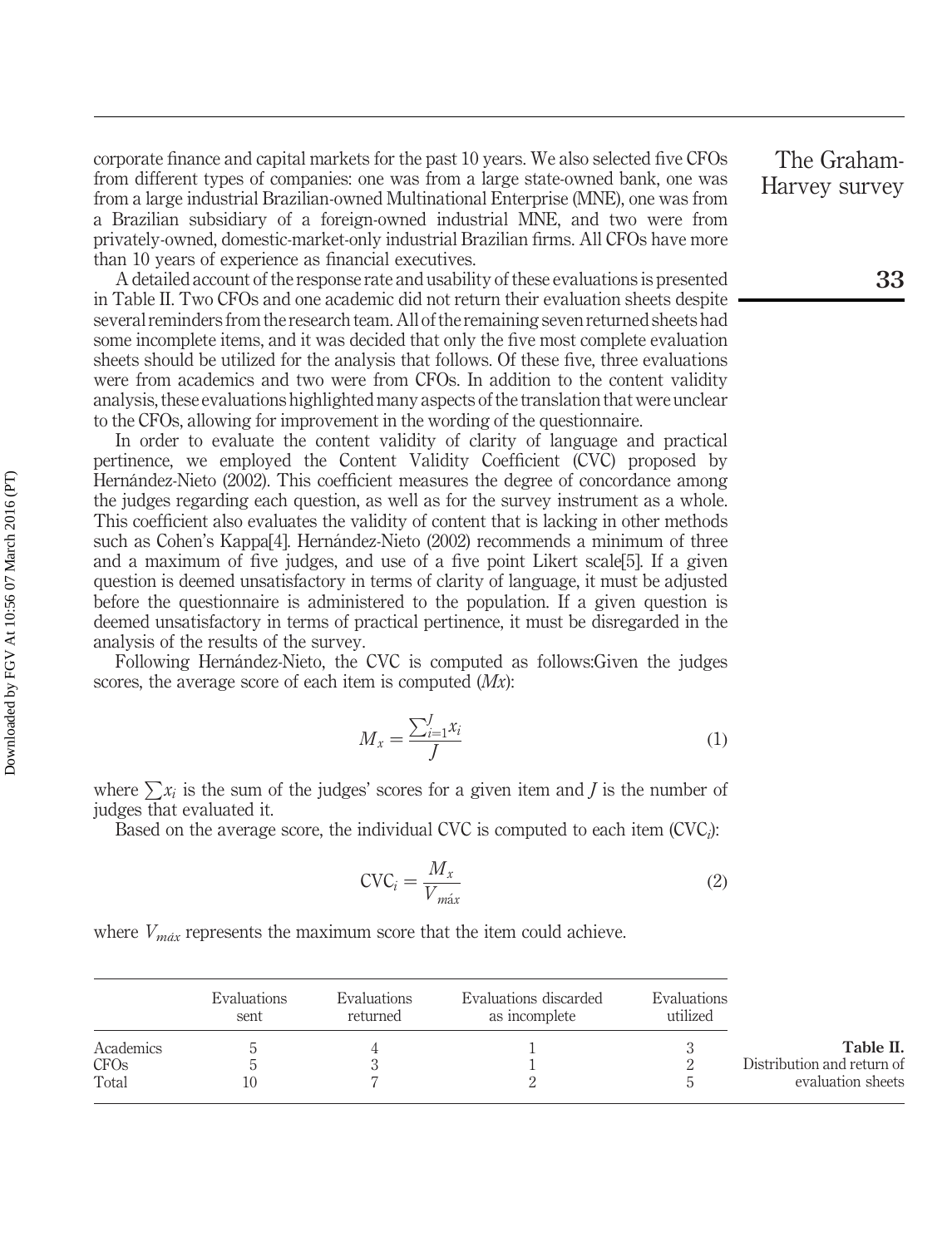The error  $(Pe_i)$  is calculated for each item in order to account for any possible bias of the judges as:

$$
Pe_i = \left(\frac{1}{J}\right)^J \tag{3}
$$

Given the above, the final CVC for each item  $(CVC<sub>c</sub>)$  is:

$$
CVC_c = CVC_i - Pe_i \tag{4}
$$

The overall CVC for the whole instrument  $(CVC<sub>t</sub>)$  for both evaluated aspects (clarity of language and practical pertinence) is calculated as:

$$
CVCt = Mcvci - Mpei
$$
 (5)

where  $Mcvc_i$  stands for the average of the content validity coefficients of the items in the questionnaire (CVC<sub>t</sub>) and *Mpe<sub>i</sub>* is the average of the items' errors (*Pe<sub>i</sub>*).

Hernández-Nieto (2002) recommends that only questions whose  $\text{CVC}_c$  exceeds 0.8 are acceptable. However, given the judges differences in background (academics versus executives), we use a critical value of 0.7 following Balbinotti (2004). Thus, any item whose  $\text{CVC}_c$  falls short of 0.7 is deemed unsatisfactory while items between 0.7 and 0.8 are considered borderline.

The adherence of the questions to a given theoretical dimension is evaluated by inspecting the concordance of the judges. In the case of a tie, the item is classified as ambiguous. Finally, the adjusted questionnaire must be formatted in a similar fashion to the original one, as substantially different formats may yield different survey results (Vallerand, 1989).

#### 2. Results

The scores obtained from the judges for the translated version of the *Duke Special* Survey on Corporate Policy are analyzed according to the psychometrics literature (Balbinotti, 2004; Herna´ndez-Nieto, 2002; Vallerand, 1989). As mentioned above, these judges were selected among experienced faculty members in the area of finance and CFO's of large Brazil-based corporations.

We present the results of the analysis in Table III for the three aspects evaluated, clarity of language (CL), practical pertinence (PP), and theoretical dimension (TD), as well as the CVC for the questionnaire as a whole. A detailed table transcribing the original English and Portuguese translation of the instrument, as well as the coefficients of content validity is presented in Appendix 2 (Table AI).

#### 2.1. Clarity of language

Among the items examined for clarity of language, 17 out of 126 (13.5 percent) questions and sub-items could not be assessed because they were not evaluated by a minimum of three of the five judges (Hernandez-Nieto, 2002). Sub-items of question 12 ("What factors affect how you choose the appropriate amount of debt for your firm?") stand out in this respect, containing almost a quarter of the unusable sub-items. As will be discussed shortly, this might be due to the wording of the statement itself or, more likely, to the particular characteristics of the Brazilian financial market.

IJMF 3,1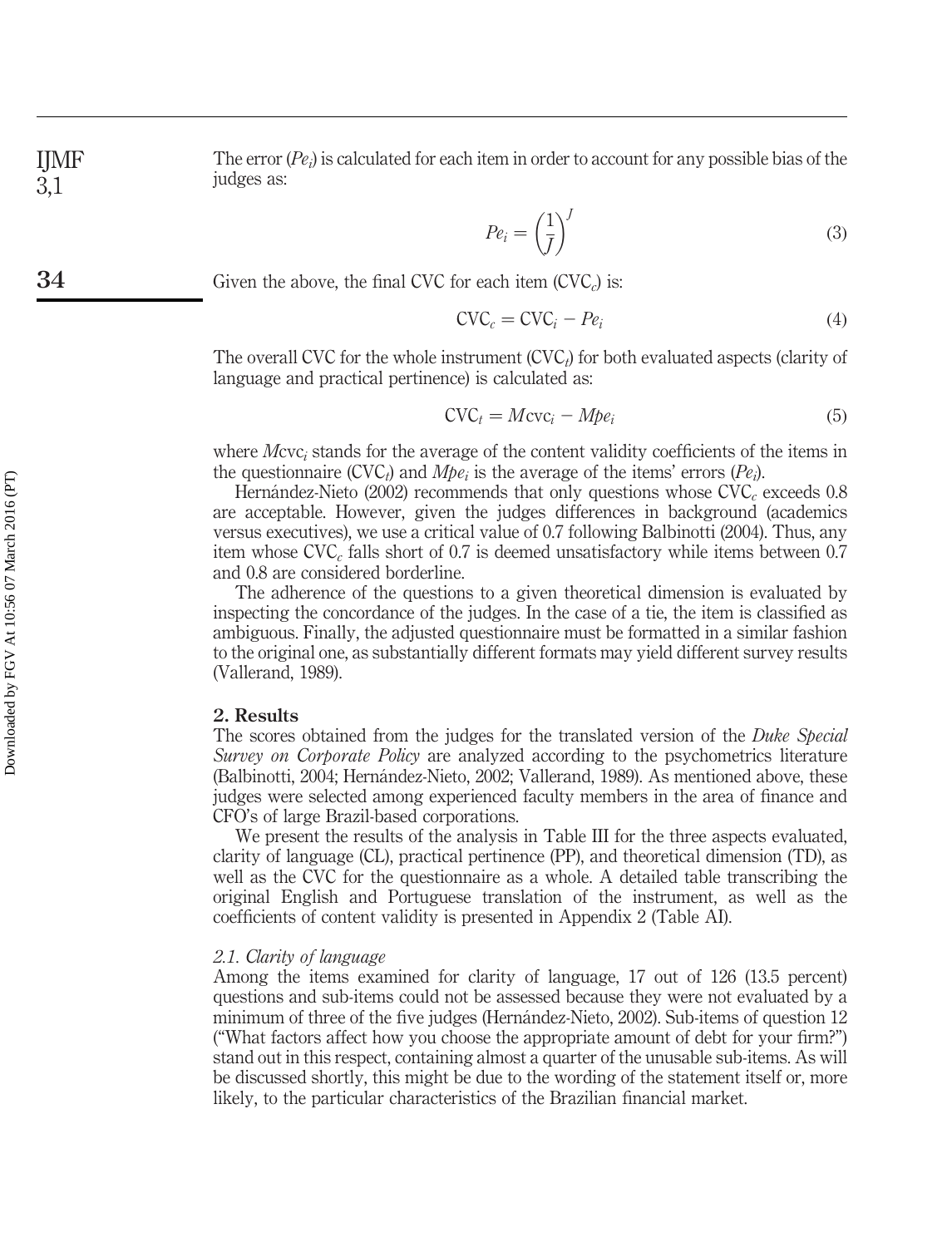| Q                         | CL       | CLPe  | PP       | PPPe      | TD             | The Graham-               |
|---------------------------|----------|-------|----------|-----------|----------------|---------------------------|
| Q1                        | 0.91     | 0.037 | 0.90     | 0.004     | А              | Harvey survey             |
| Q1A                       | 0.92     | 0.004 | 0.96     | 0.000     | А              |                           |
| Q1B                       | 0.92     | 0.004 | 0.96     | 0.000     | А              |                           |
|                           |          |       |          |           |                |                           |
| Q1C                       | 0.76     | 0.004 | 0.85     | 0.004     | А              |                           |
| Q1D                       | 0.68     | 0.004 | 0.68     | 0.000     | А              | 35                        |
| Q1E                       |          |       | 0.68     | 0.000     | А              |                           |
| Q1F                       | 0.92     | 0.004 | 0.84     | 0.000     | А              |                           |
| Q1G                       | 0.84     | 0.004 | 0.84     | 0.000     | А              |                           |
| Q1H                       | 0.84     | 0.004 | 0.88     | 0.000     | А              |                           |
| Q1I                       |          |       | 0.80     | 0.004     | А              |                           |
| Q1J                       | 0.76     | 0.004 | 0.88     | 0.000     | А              |                           |
| Q1K                       | 0.71     | 0.037 | 0.90     | 0.004     | А              |                           |
| Q1L                       |          |       | 0.88     | 0.000     | А              |                           |
| $\mathrm{Q}2$             |          |       |          |           | А              |                           |
| Q <sub>2</sub> A          | 0.76     | 0.004 | 0.92     | 0.000     | А              |                           |
| Q2B                       | 0.72     | 0.004 | 0.92     | 0.000     | А              |                           |
| Q <sub>2</sub> C          | 0.76     | 0.004 | 0.96     | 0.000     | А              |                           |
| $\rm Q2D$                 | 0.72     | 0.004 | 0.96     | 0.000     | А              |                           |
| Q <sub>2</sub> E          | 0.72     | 0.004 |          |           | А              |                           |
|                           |          |       |          | 0.004     | $\, {\bf B}$   |                           |
| Q3                        | 0.91     | 0.037 | 0.95     |           |                |                           |
| Q3A                       | 0.72     | 0.004 | 0.76     | 0.000     | $\, {\bf B}$   |                           |
| Q3B                       | 0.92     | 0.004 | 0.92     | 0.000     | $\, {\bf B}$   |                           |
| Q3C                       | 0.92     | 0.004 | 0.92     | 0.000     | $\, {\bf B}$   |                           |
| Q3D                       | $0.96\,$ | 0.004 | 0.76     | 0.000     | $\, {\bf B}$   |                           |
| Q3E                       | 0.92     | 0.004 | 0.84     | 0.000     | $\, {\bf B}$   |                           |
| Q3F                       | 0.80     | 0.004 | 0.80     | 0.000     | $\, {\bf B}$   |                           |
| Q <sub>4</sub>            |          |       |          |           | А              |                           |
| Q4A                       | 0.88     | 0.004 | 0.92     | 0.000     | А              |                           |
| Q4B                       | $0.92\,$ | 0.004 | 0.92     | 0.000     | $\, {\bf B}$   |                           |
| Q4C                       | 0.88     | 0.004 | 0.88     | 0.000     | $\, {\bf B}$   |                           |
| Q4D                       | $0.92\,$ | 0.004 | 0.88     | 0.000     | $\, {\bf B}$   |                           |
| $\ensuremath{\text{Q4E}}$ | 0.88     | 0.004 | 0.88     | 0.000     | $\, {\bf B}$   |                           |
| Q4F                       | $0.88\,$ | 0.004 | 0.92     | 0.000     | $\, {\bf B}$   |                           |
| Q4G                       | $0.80\,$ | 0.004 | 0.80     | 0.000     | $\, {\bf B}$   |                           |
| Q4H                       | 0.80     | 0.004 | 0.76     | 0.000     | $\, {\bf B}$   |                           |
|                           |          |       |          |           | $\rm AB$       |                           |
| Q4I                       | 0.76     | 0.004 | 0.72     | 0.000     |                |                           |
| ${\rm Q4J}$               | 0.68     | 0.004 | 0.68     | 0.000     | AB             |                           |
| Q5                        | 0.91     | 0.037 | 0.90     | 0.037     | $\mathsf C$    |                           |
| Q5A                       | 0.96     | 0.004 | 0.80     | 0.000     | $\mathsf C$    |                           |
| Q <sub>5</sub> B          | 0.84     | 0.004 | 0.96     | 0.000     | $\mathsf C$    |                           |
| Q <sub>5</sub> C          | 0.88     | 0.004 | 0.72     | 0.000     | $\mathsf C$    |                           |
| Q <sub>5</sub> D          |          |       |          |           | $\mathsf C$    |                           |
| Q <sub>5</sub> E          | 0.72     | 0.004 |          |           | $\overline{C}$ |                           |
| $\ensuremath{\text{Q5F}}$ | $0.68\,$ | 0.004 | $0.72\,$ | $0.000\,$ | $\mathsf C$    |                           |
| Q5G                       | 0.80     | 0.004 | 0.80     | 0.000     | $\mathsf C$    |                           |
| Q <sub>6</sub>            | $0.96\,$ | 0.004 | 0.84     | 0.000     | B              |                           |
| Q7                        | 0.96     | 0.004 | 0.88     | 0.000     | B              | Table III.                |
| Q8                        | 0.96     | 0.004 | 0.88     | 0.000     | $\mathsf C$    | Content validity          |
| Q8A                       | $0.96\,$ | 0.004 | 0.84     | 0.000     | B              | coefficients $(CVCc)$ and |
| Q8B                       | 0.92     | 0.004 | 0.92     | 0.000     | AC             | theoretical dimension     |
|                           |          |       |          |           |                |                           |
|                           |          |       |          |           | (continued)    | evaluation                |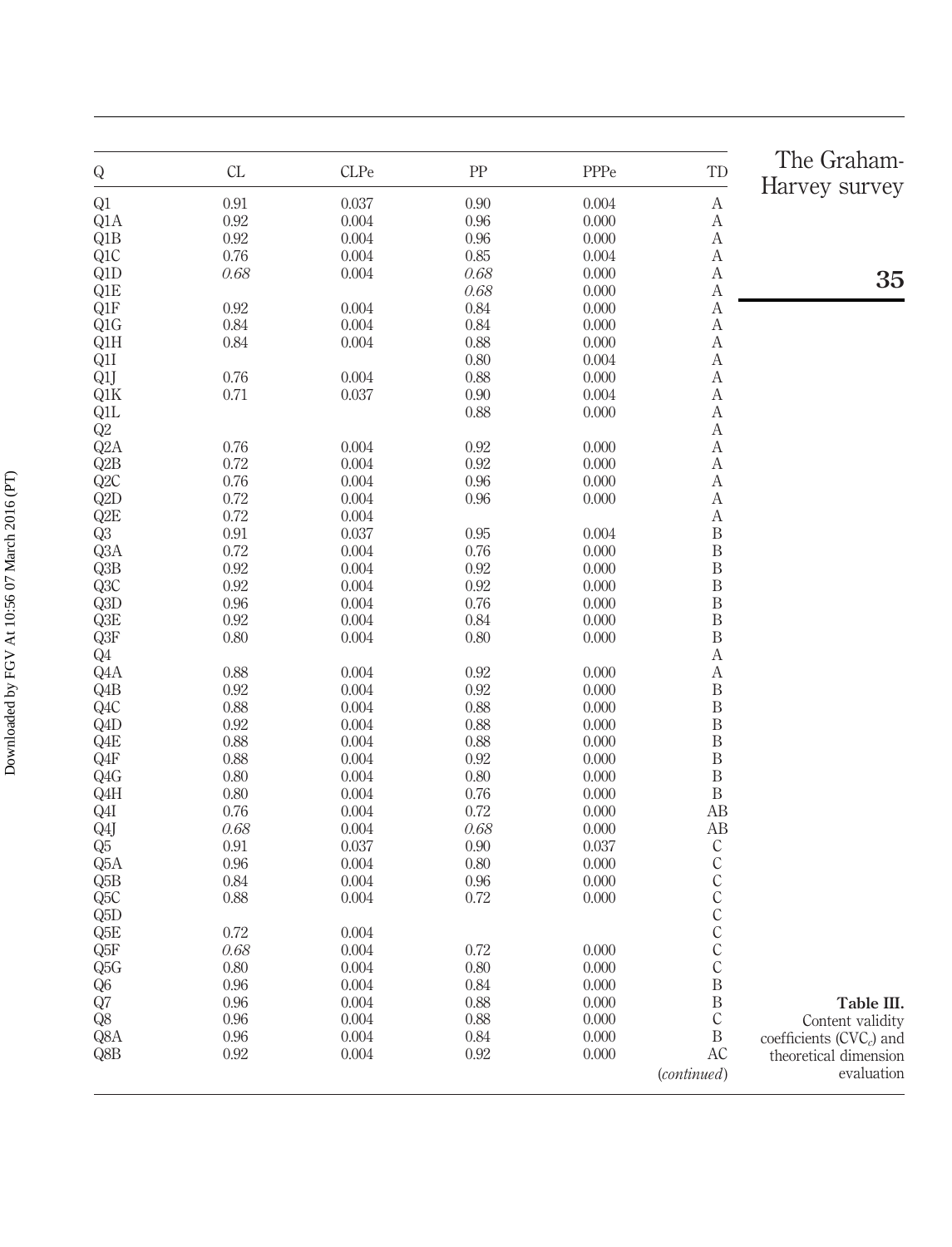| IJMF<br>3,1 | Q                 | CL         | <b>CLPe</b> | ${\rm PP}$ | PPPe  | TD                        |
|-------------|-------------------|------------|-------------|------------|-------|---------------------------|
|             | Q8C               | 0.88       | 0.004       | 0.84       | 0.000 | $\mathsf C$               |
|             | Q8D               |            |             |            |       | $\mathsf C$               |
|             | Q8E               | 0.96       | 0.004       | 0.92       | 0.000 | $\overline{B}$            |
|             | ${\rm Q}9$        | 0.88       | 0.004       | 0.92       | 0.000 |                           |
| 36          | Q9A               | 0.72       | 0.004       | 0.76       | 0.000 | $\frac{C}{C}$             |
|             | Q9B               |            |             | 0.64       | 0.000 | CD                        |
|             | Q9C               | 0.92       | 0.004       | 0.80       | 0.004 | $\, {\bf B}$              |
|             | Q9D               | 0.96       | 0.004       | 0.76       | 0.000 | $\mathcal{C}$             |
|             | Q9E               | 0.88       | 0.004       | 0.72       | 0.000 |                           |
|             | Q9F               | 0.96       | 0.004       | 0.72       | 0.000 | $C$<br>$C$<br>$C$         |
|             | Q9G               | 0.84       | 0.004       | 0.76       | 0.000 |                           |
|             | Q9H               | $0.76\,$   | 0.004       | 0.68       | 0.000 |                           |
|             | Q10               | 0.95       | 0.004       | 0.95       | 0.004 |                           |
|             | Q10A              | 0.96       | 0.004       | 0.76       | 0.000 | $\overline{C}$            |
|             | Q10B              | 0.80       | 0.004       |            |       | $\mathcal{C}$             |
|             | Q10C              | 0.88       | 0.004       | 0.68       | 0.000 | CD                        |
|             | Q10D              | 0.80       | 0.004       | 0.68       | 0.000 | $\operatorname{BC}$       |
|             | Q10E              | 0.92       | 0.004       | 0.80       | 0.000 | $\mathsf C$               |
|             | Q10F              | 0.80       | 0.004       | 0.68       | 0.000 |                           |
|             | Q10G              | 0.72       | 0.004       |            |       |                           |
|             | Q10H              | 0.76       | 0.004       | 0.68       | 0.000 | $C$<br>$C$<br>$C$         |
|             | Q10I              | $0.80\,$   | 0.004       | 0.76       | 0.000 |                           |
|             | Q10J              | 0.72       | 0.004       | 0.68       | 0.000 | $\label{eq:1} \mathbf{D}$ |
|             | Q10K              | 0.84       | 0.004       | $0.72\,$   | 0.000 | $\mathcal{C}$             |
|             | Q10L              | 0.92       | 0.004       |            |       |                           |
|             | Q10M              | 0.92       | 0.004       |            |       |                           |
|             | Q11               | 0.91       | 0.037       | 0.90       | 0.004 |                           |
|             | Q11A              | 0.91       | 0.037       | 0.95       | 0.004 |                           |
|             | Q11B              | 0.91       | 0.037       | 0.95       | 0.004 |                           |
|             | Q11C              | 0.91       | 0.037       | 0.95       | 0.004 |                           |
|             | Q11D              |            |             | 0.90       | 0.037 |                           |
|             | Q12               | 0.91       | 0.037       | 0.90       | 0.004 |                           |
|             | Q12A              | 0.88       | 0.004       | 0.76       | 0.000 |                           |
|             | Q12B              | 0.80       | 0.004       | 0.72       | 0.000 |                           |
|             | Q12C              | 0.96       | 0.004       | 0.80       | 0.000 |                           |
|             |                   | 0.96       | 0.004       | 0.80       | 0.000 |                           |
|             | Q12D<br>Q12E      | 0.92       | 0.004       | 0.72       |       | CCCCCCCCCCCCCCCCCCCC      |
|             | Q12F              | 0.88       |             |            | 0.000 |                           |
|             | Q12G              |            | 0.004       |            |       |                           |
|             |                   | 0.88       | 0.004       |            |       |                           |
|             | Q12H              | 0.96       | 0.004       | 0.76       | 0.000 |                           |
|             | Q12I              | 0.88       | 0.004       |            |       |                           |
|             | Q12J              | 0.84       | 0.004       |            |       | $\mathcal{C}$             |
|             | Q12K              |            |             |            |       |                           |
|             | $\overline{Q}12L$ |            |             |            |       |                           |
|             | Q12M              |            |             |            |       |                           |
|             | Q12N              |            |             |            |       | $C$<br>$C$<br>$C$         |
|             | Q13               | $\rm 0.91$ | 0.037       |            |       |                           |
|             | $Q$ 13A           | 0.96       | 0.004       | 0.92       | 0.000 | $\overline{C}$            |
|             | Q13B              | 0.80       | 0.004       | 0.76       | 0.000 | $\mathsf C$               |
|             | Q13C              | 0.96       | 0.004       | $0.76\,$   | 0.000 | $\mathbf B$               |
| Table III.  |                   |            |             |            |       | (continued)               |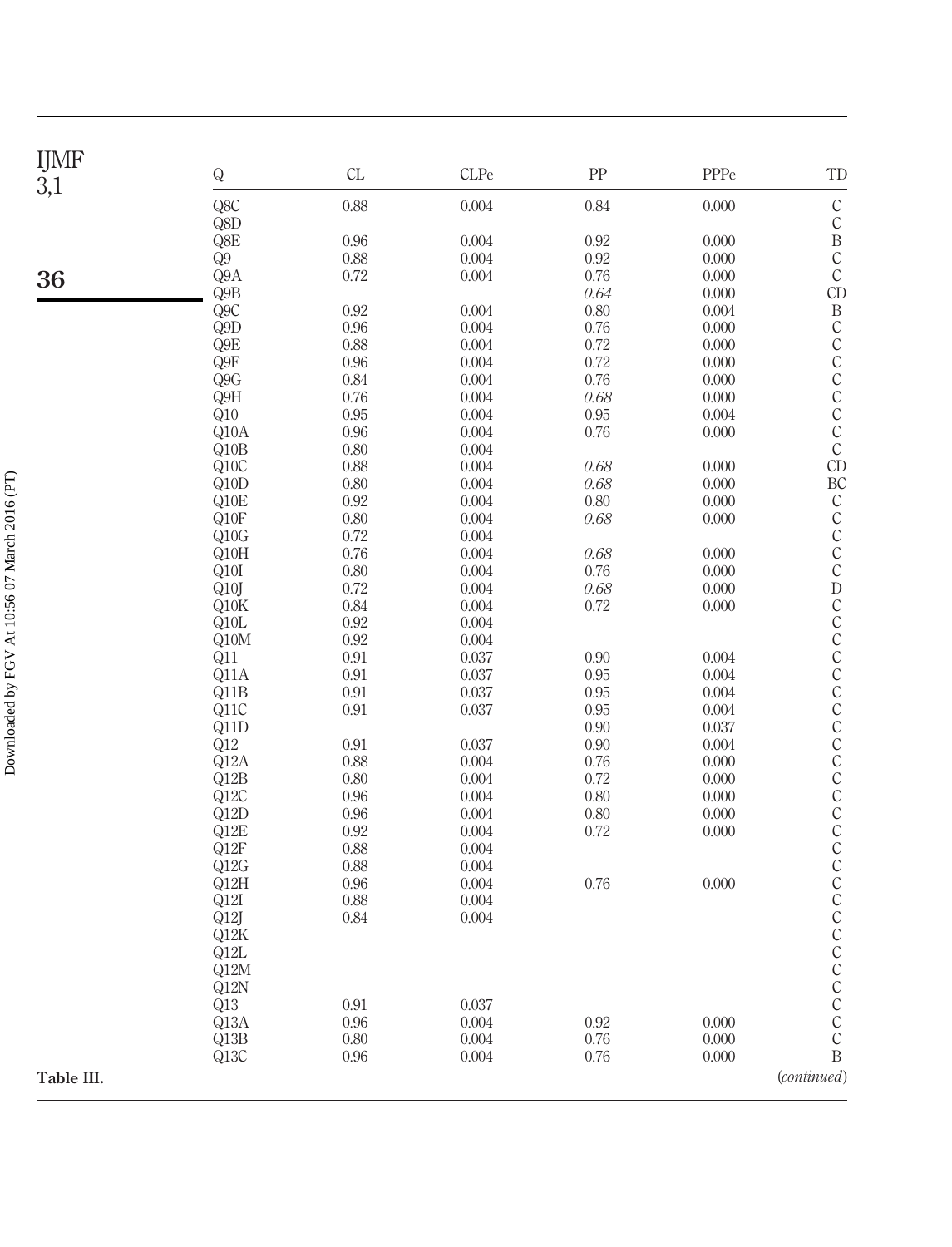| Q                 | CL   | <b>CLPe</b> | PP   | PPPe  | TD                  |
|-------------------|------|-------------|------|-------|---------------------|
| Q13D              | 0.92 | 0.004       | 0.72 | 0.000 | C                   |
| Q13E              | 0.84 | 0.004       | 0.72 | 0.000 | $\, {\bf B}$        |
| Q13F              |      |             | 0.68 | 0.000 | $\, {\bf B}$        |
| Q13G              | 0.80 | 0.004       | 0.68 | 0.000 | $\operatorname{BC}$ |
| Q13H              | 0.76 | 0.004       |      |       | $\mathsf C$         |
| Q14               | 0.96 | 0.004       | 0.88 | 0.000 | $\mathcal{C}$       |
| Q15               |      |             |      |       | D                   |
| Q15A              | 0.90 | 0.037       | 0.90 | 0.037 | D                   |
| Q15B              | 0.90 | 0.004       | 0.85 | 0.004 | D                   |
| Q <sub>15</sub> C |      |             | 0.90 | 0.004 | D                   |
| Q15D              | 0.90 | 0.004       | 0.90 | 0.004 | D                   |
| Q15E              | 0.85 | 0.004       | 0.90 | 0.004 | D                   |
| Q15F              | 0.70 | 0.004       | 0.90 | 0.037 | D                   |
| Q15G              | 0.90 | 0.004       | 0.80 | 0.004 | D                   |
| Q15H              | 0.85 | 0.004       | 0.90 | 0.004 | D                   |
| Q15I              | 0.80 | 0.004       | 0.90 | 0.004 | D                   |
| Q15J              | 0.70 | 0.004       | 0.85 | 0.004 | D                   |
| Q15K              | 0.90 | 0.004       | 0.80 | 0.004 | D                   |
| Q15L              | 0.85 | 0.004       | 0.80 | 0.004 | D                   |
| Q16               |      |             |      |       | D                   |
| Q16A              | 0.95 | 0.004       | 0.85 | 0.004 | D                   |
| Q16B              | 0.95 | 0.004       | 0.85 | 0.004 | D                   |
| Q <sub>16</sub> C | 0.95 | 0.004       | 0.85 | 0.004 | D                   |
| Q16D              | 0.95 | 0.004       | 0.85 | 0.004 | D                   |
| Q16E              | 0.95 | 0.004       | 0.75 | 0.004 | D                   |
| Q16F              | 0.95 | 0.004       | 0.80 | 0.004 | D                   |
| Q16G              | 0.95 | 0.004       | 0.85 | 0.004 | D                   |
| $CVC_t$           | 0.86 | 0.82        |      |       |                     |

The Graham-Harvey survey

37

Among the evaluated questions, only 3 (2.4 percent) failed to reach the critical value of 0.7, and are therefore considered unsatisfactory (sub-items 1D, 4J and 5F). For the most part the judges concurred in their evaluation of the wording of the questionnaire. Moreover, 87 (69.0 percent) of the clarity of language scores are above the 0.8 threshold. In order to verify the instrument's overall content validity in terms of clarity of language, we computed the total  $CVC_t$ . Its value of 0.86 suggests that, on the whole, the questionnaire is clear enough to be administered to Brazilian CFOs.

Governance; Blank: not enough scores to compute; italics:  $\text{CVC}_c$  below critical value (<0.7) **Table III.** Table III.

#### 2.2. Practical pertinence

Table III shows that the judges did not evaluate 22 out of 126 (17.5 percent) of the questions and sub-items for practical pertinence. Again, question 12 stands out, accounting for almost two fifths of the missing scores.

For those items with a sufficient number of responses to compute the  $\text{CVC}_c$ , 12 (9.5) percent) fail to reach the critical value of 0.7. Two questions stand out in this respect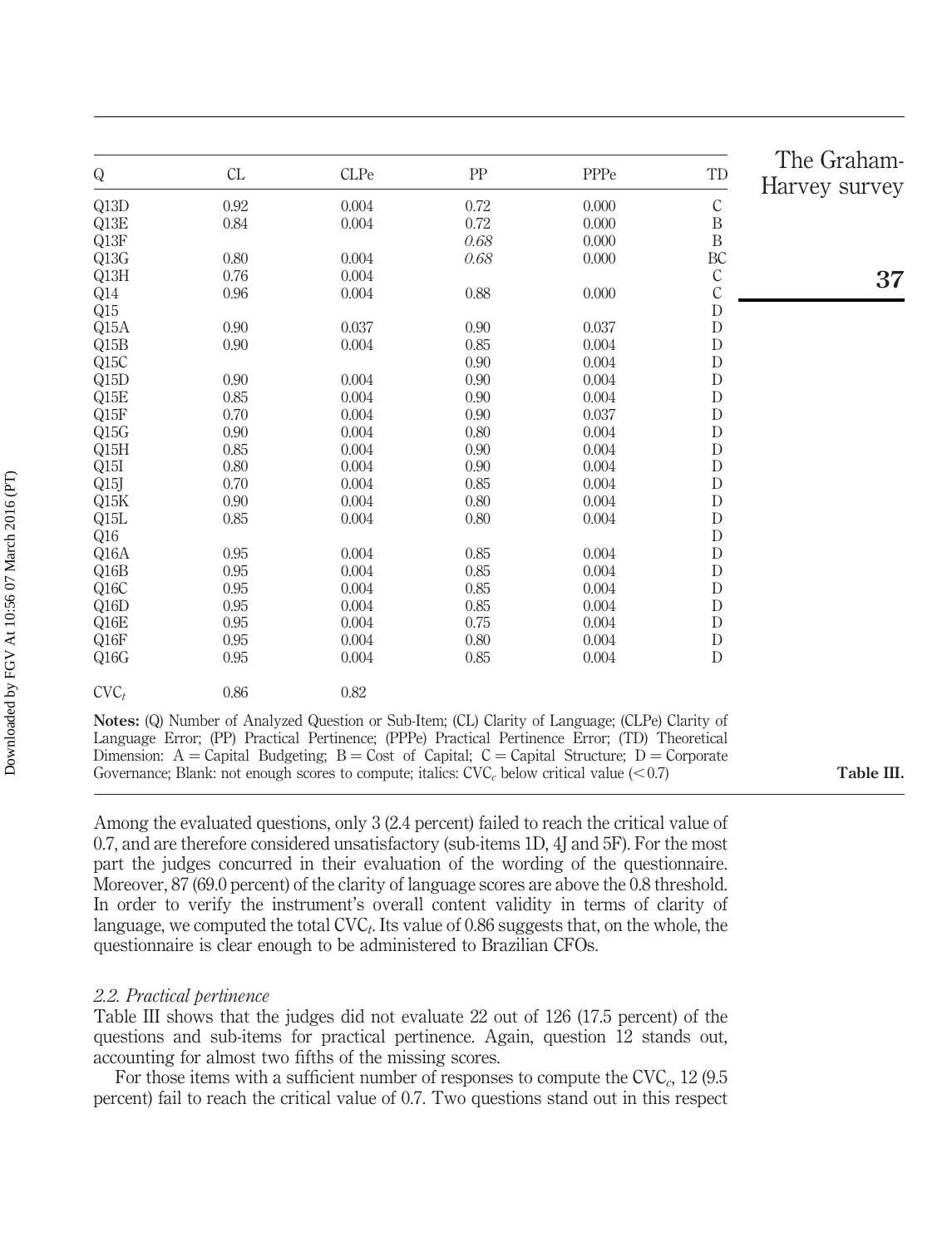because many sub-items revealed unsatisfactory scores: question 10 ("Has your firm seriously considered issuing common stock?"), and the evaluated parts of question 12. An additional 23 sub-items (18.3 percent) received borderline scores (between 0.7 and 0.8).

We believe that to properly interpret these results the structural characteristics of the Brazilian financial market must be taken into consideration. First, given the financial restrictions that most firms are faced with in Brazil, the "choice" of issuing public debt and equity instruments is not available to most companies. In Brazil, bank credit accounts for most of the corporate financing, and bond markets are thin and illiquid. The central and state governments' chronic deficits crowd out the private sector in the public credit market. High real interest rate spreads discourage most firms from issuing debt, thus inhibiting corporate investment. Legal protection of creditors and minority stockholders is weak. Finally, the stock market is underdeveloped and small, with the most frequently traded securities in the stock market consisting of non-voting preferred stocks; common stocks are generally illiquid and closely held by the controlling shareholders. In such a setting, questions 10 and 12 do not accurately describe the reality of the average Brazilian CFO. This constitutes an important consideration in applying the Duke Special Survey on Corporate Policy to emerging economies where the financial markets lack the development, liquidity, and depth found in more developed economies.

In order to assess how pertinent the questionnaire is overall, we compute the average  $\text{CVC}_t$  for the practical pertinence aspect. The value of 0.82 indicates that the judges' scores do not diverge by a large margin, suggesting that the overall instrument is pertinent. Again, caution must be used in interpreting any results for those items whose  $CVC_c$  scores are below 0.7.

#### 2.3. Theoretical dimension

Theoretical adherence of the questions to the four main concepts explored in the instrument (Capital Budgeting, Cost of Capital, Capital Structure, and Corporate Governance) is assessed by asking the judges to classify each item in the instrument into one of these dimensions. Not surprisingly, the results are extremely consistent. Only 7 (5.6 percent) of the items were ambiguously classified. Even in those cases, each item dealt with no more than two theoretical concepts. For instance, sub-item 9B ("Protecting bondholders against unfavorable actions by managers or stockholders") addresses both the concepts of Capital Structure and Corporate Governance.

It is interesting that the judges felt comfortable classifying the questions according to theory, but refrained from grading the very same items in terms of practical pertinence to their daily activities. While a more conclusive interpretation would necessitate further investigation, we speculate that such behavior from our judges may serve as an indication of the gap between theory and practice of finance in Brazil.

#### 2.4. Discussion

According to the judges' evaluations, the translated survey instrument is for the most part clear, pertinent, and well-aligned in terms of theory. It may be of interest to look at those items that the judges did not rate, and those whose  $\text{CVC}_c$  are below the critical value of 0.7.

Inspecting Table III and Appendix 2 (Table AI) in detail, it can be observed that most items left blank by the judges are related to financial tools and concerns that are common in developed markets but not so common in emerging markets. For instance, unrated items are associated with the following terms: "adjusted present value", "real

IJMF 3,1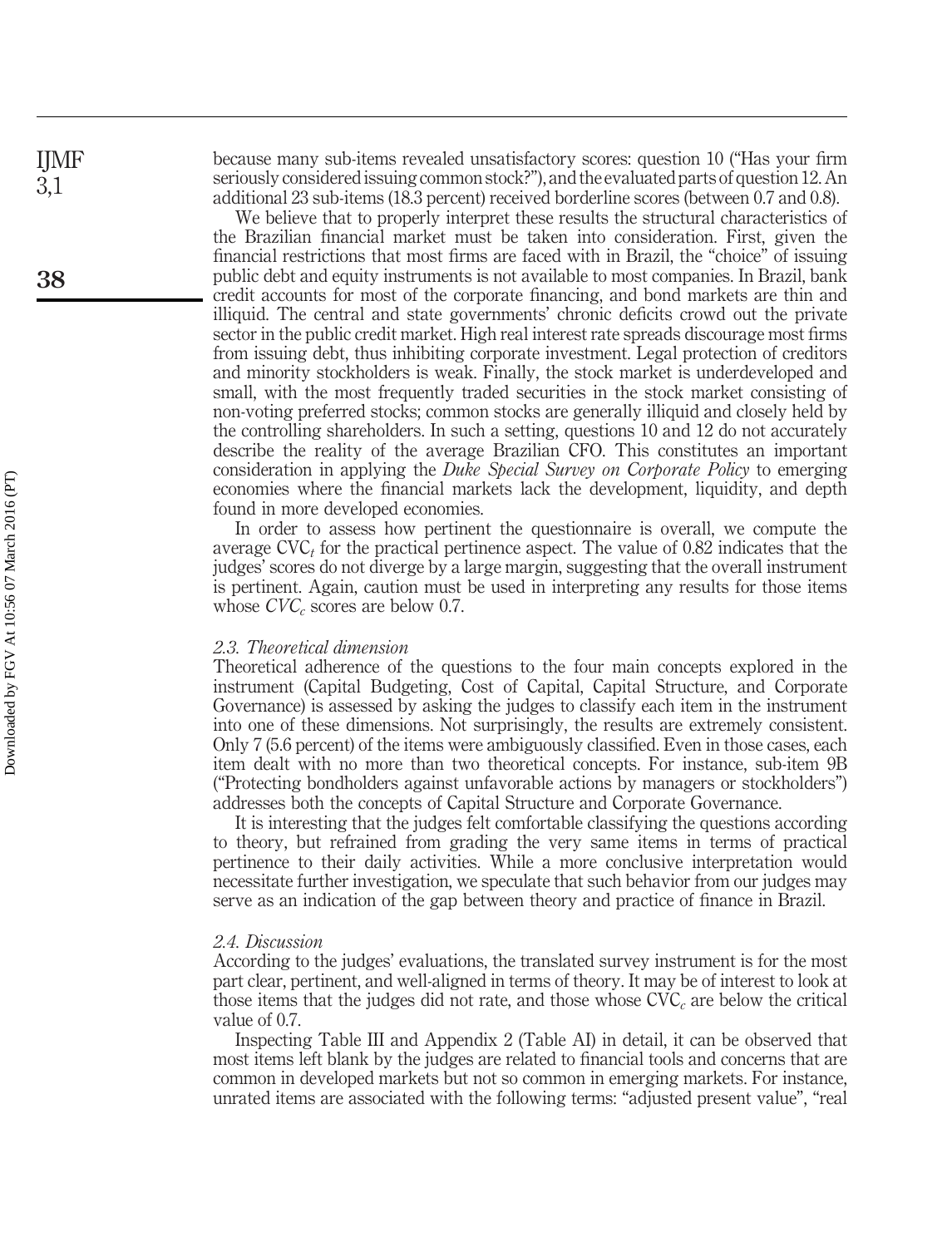options", "credit ratings", "bondholder protection", "earnings per share dilution", "investor personal taxation", "retiring debt", and "sustainable growth". Items that failed to reach the critical level of  $\text{CVC}_c$  are also associated with more advanced terms such as: "earnings multiples", "momentum", "borrowing and riskiness", "investor attraction", and "employee stock options".

It is interesting to note that such terms are often used in large, liquid, and sophisticated financial markets, where corporate governance concerns are at the top of the financial manager's priorities – but this is hardly the case in an emerging market. These findings suggest that the lesser developed institutional environment of the Brazilian financial market affects managers' financial decisions. A better understanding of such market imperfections is important for the interpretation of the survey's results, as well as for the development of new financial theories.

In summary, the content validity of the translated version of the *Duke Special* Survey on Corporate Policy for use in Brazil is generally satisfactory. However, it is clear from our analysis that a few items may prove to be a challenge for the Brazilian CFO to answer, particularly those questions concerning features that are uncommon in the Brazilian financial market. In administering this survey, these items should either be suppressed or, if asked, the answers should be interpreted with extreme caution since they do not reflect the average Brazilian CFO's reality.

#### 3. Summary and concluding remarks

This study demonstrates a procedure for scientific translation and content validation of a questionnaire originally designed for a survey in North America in order to produce an instrument suitable for administration in Brazil. We followed the psychometrics literature in our method. The translation of the survey instrument was performed by the technique of backtranslation, as a means to assure the faithfulness of the wording to the original survey. Next, a panel of experts served as judges to evaluate the clarity of language, the practical pertinence, and the theoretical dimensions of the questionnaire. The coefficients of content validity for each survey item and for the instrument as a whole were computed and it was found that, with only a few exceptions, the instrument is ready to be administered to Brazilian CFOs.

The use of formal techniques in the translation and validation of questionnaires constitutes a distinct contribution to the discipline of finance. Field research in corporate finance enables a better understanding of the decision-making process of financial managers. Cross-cultural field research may help highlight the role of the legal, institutional, and macroeconomic frameworks in the financial manager's decisions. Therefore, cross-country comparative field studies are necessary. However, in order for such studies to allow for meaningful cross-cultural comparisons, researchers must ensure that they are asking the same questions in different cultural contexts. The techniques exemplified in this study are an important way of meeting this challenge[6].

#### Notes

1. We have relied mostly on academics throughout this research. We aggressively tried to obtain the cooperation of financial executives in the implementation of this research, but we were not as successful as we would have liked. One reason is that academics are more likely to comprehend the importance of academic research. We realize that this may induce a bias in the analyses that follow. In order to minimize this bias, we engaged several academics whose previous professional experience included executive and consulting positions.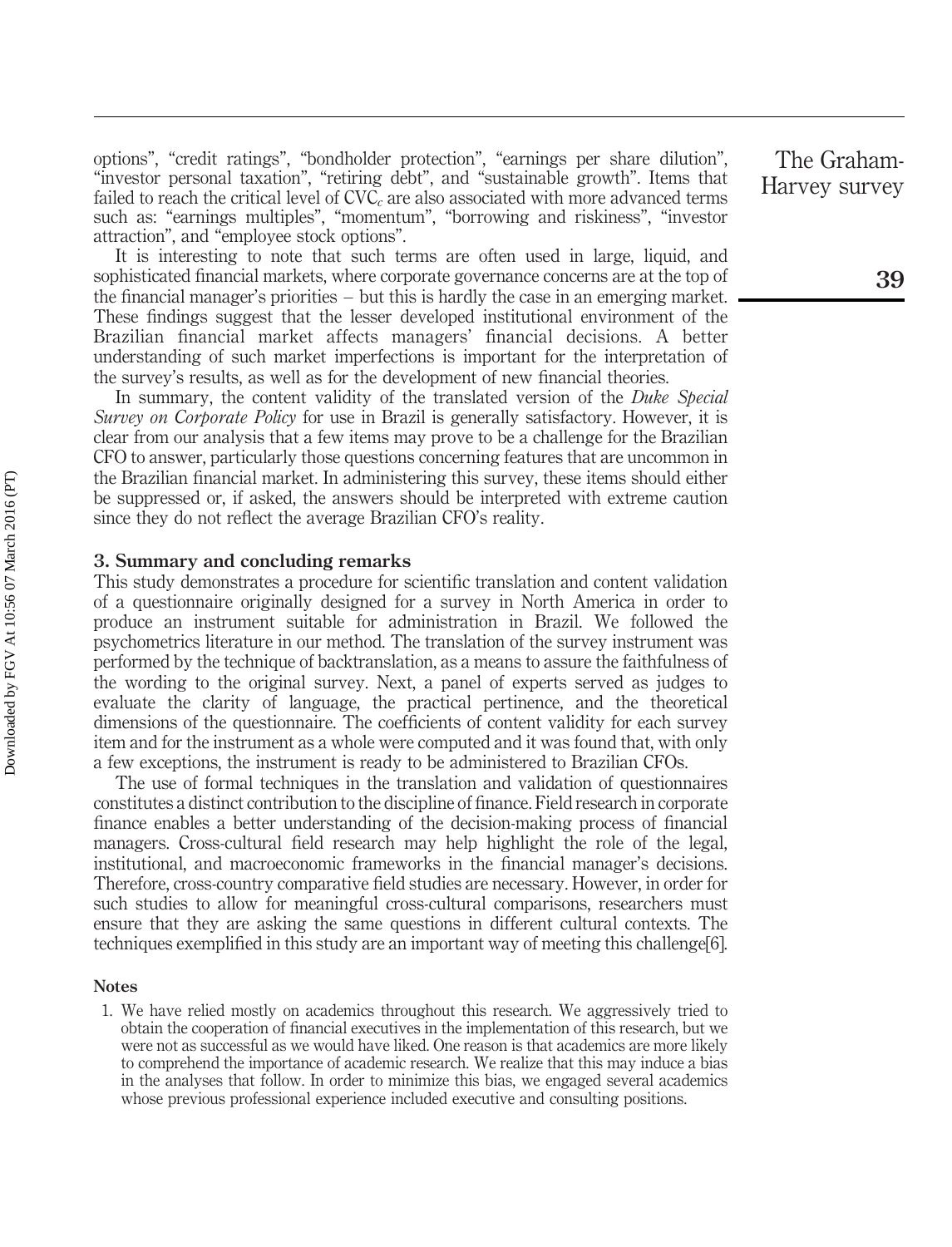| <b>IJMF</b><br>3,1 |  |  |  |  |  |  | 2. Despite our preference for a panel of judges, we also pre-tested the questionnaire on a small<br>sample of finance MBA students along the lines of Graham and Harvey (2001) and Brounen<br><i>et al.</i> (2004). The results are qualitatively similar to those obtained from the panel of judges. |
|--------------------|--|--|--|--|--|--|-------------------------------------------------------------------------------------------------------------------------------------------------------------------------------------------------------------------------------------------------------------------------------------------------------|
|                    |  |  |  |  |  |  |                                                                                                                                                                                                                                                                                                       |

- 3. A scale commonly used in psychometric questionnaires, the Likert (1932) scale measures the respondent's degree of agreement with a given statement. The relationship between the elements of the scale is ordinal and not necessarily cardinal. Traditionally, a five point scale is the most widely used in survey research, although seven and nine point scales are also found in the literature.
- 4. Cohen's Kappa is a statistical measure of reliability between two judges that takes into account the agreement occurring by chance (Cohen, 1960). A multiple judge agreement measure is Fleiss's Kappa (Fleiss, 1971).
- 5. While the CVC indicates the equivalence of content, it does not provide the metric properties of the translated version (Vallerand, 1989, Herna´ndez-Nieto, 2002). The metric properties of a survey concerns characteristics such as its validity, reliability, and consistency.
- 6. The translated and validated survey is currently being administered to Brazilian CFOs. The results will be reported in the future in a follow-up paper.

#### References

- Balbinotti, M.A.A. (2004), "Estou Testando o que Imagino Estar? Reflexões acerca da Validade dos Testes Psicológicos", in Vaz, C.E. and Graff, R.L. (Eds), Técnicas Projetivas: Produtividade em Pesquisa, 1st ed., Casa do Psicólogo, São Paulo, pp. 22-6.
- Bancel, F. and Mittoo, U.R. (2004), "Cross-country determinants of capital structure choice: a survey of European firms", *[Financial Management](http://www.emeraldinsight.com/action/showLinks?isi=000225797100005)*, Vol. 33, pp. 103-32.
- Brav, A., Graham, J.R., Harvey, C.R. and Michaely, R. (2005), "Payout policy in the 21st century", [Journal of Financial Economics](http://www.emeraldinsight.com/action/showLinks?crossref=10.1016%2Fj.jfineco.2004.07.004&isi=000231778600001), Vol. 77, pp. 483-527.
- Brounen, D., de Jong, A. and Koedijk, K. (2004), "Corporate finance in Europe: confronting theory with practice", Financial Management, Vol. 34, pp. 71-101.
- Cohen, J. (1960), "A coefficient of agreement for nominal scales", [Educational and Psychological](http://www.emeraldinsight.com/action/showLinks?crossref=10.1177%2F001316446002000104&isi=A1960CCC3600004) [Measurement](http://www.emeraldinsight.com/action/showLinks?crossref=10.1177%2F001316446002000104&isi=A1960CCC3600004), Vol. 20, pp. 37-46.
- Fleiss, J.L. (1971), "Measuring nominal scale agreement among many raters", *[Psychological](http://www.emeraldinsight.com/action/showLinks?crossref=10.1037%2Fh0031619&isi=A1971K852700006)* **[Bulletin](http://www.emeraldinsight.com/action/showLinks?crossref=10.1037%2Fh0031619&isi=A1971K852700006)**, Vol. 76, pp. 378-82.
- Graham, J.R. and Harvey, C.R. (2001), "The theory and practice of corporate finance: evidence from the field", *[Journal of Financial Economics](http://www.emeraldinsight.com/action/showLinks?crossref=10.1016%2FS0304-405X%2801%2900044-7&isi=000169513500002)*, Vol. 60, pp. 187-243.
- Hernández-Nieto, R.A. (2002), Contributions to Statistical Analysis, Universidad de Los Andes, Mérida.
- Hoppen, N., Lapointe, L. and Moreau, E. (1997), "Avaliação de Artigos de Pesquisa em Sistemas de Informação: Proposta de um Guia", XXI Meeting of the Brazilian Academy of Management (EnANPAD), Rio das Pedras, Brazil, September 21-24, Annals ... (CD-ROM).
- Likert, R. (1932), "A technique for the measurement of attitudes", Archives of Psychology, Vol. 140, pp. 1-55.
- Myers, S.C. (2003), "Financing corporations", in Constantinides, G.M., Harris, M. and Stultz, R.M. (Eds), Handbook of Economics and Finance (Chapter 3), Elsevier, New York, NY, pp. 213-47.
- Vallerand, R.J. (1989), "Vers une Me´thodologie de Validation Trans-Culturelle de Questionnaires Psychologiques: Implications pour la Recherche en Langue Française", *[Psychologie](http://www.emeraldinsight.com/action/showLinks?crossref=10.1037%2Fh0079856&isi=A1989AZ75800005) [Canadienne](http://www.emeraldinsight.com/action/showLinks?crossref=10.1037%2Fh0079856&isi=A1989AZ75800005)*, Vol. 30, pp. 662-80.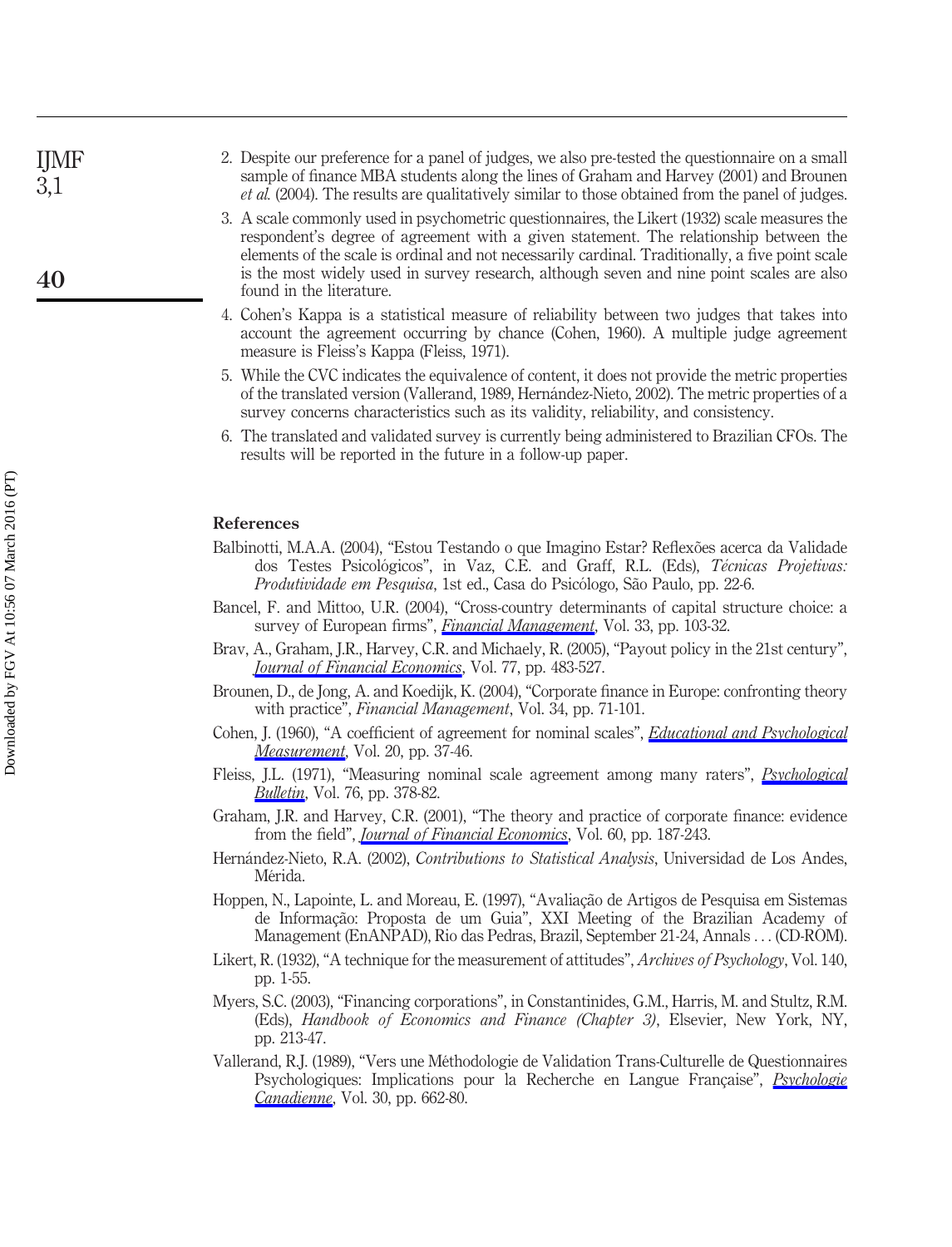| ı      |
|--------|
|        |
|        |
|        |
| I      |
| I      |
| Ì<br>١ |
| í      |
|        |
|        |
|        |
| I<br>֠ |
| ۱      |
|        |
|        |
|        |
|        |
|        |
|        |
|        |

|                                                                                                                                                    |                | <b>CLARITY OF</b>  |                          |    |        | PRACTICAL          |                                |  | THEORETICAL              |                |
|----------------------------------------------------------------------------------------------------------------------------------------------------|----------------|--------------------|--------------------------|----|--------|--------------------|--------------------------------|--|--------------------------|----------------|
| Items for Evaluation                                                                                                                               |                | LANGUAGE           |                          |    |        | PERTINENCE         |                                |  | <b>DIMENSION</b>         | <b>REMARKS</b> |
|                                                                                                                                                    |                | (A Little - A Lot) |                          |    |        | (A Little - A Lot) |                                |  | (See Scale)              |                |
| Questions                                                                                                                                          | $\overline{a}$ | $\overline{ }$     | $\overline{\phantom{0}}$ | 10 | $\sim$ | $\overline{3}$     | 10<br>$\overline{\phantom{0}}$ |  | $A \mid B \mid C \mid D$ |                |
| 1. How frequently does your firm use the following techniques when<br>deciding which projects or acquisitions to pursue?                           |                |                    |                          |    |        |                    |                                |  |                          |                |
| a. Net Present Value (NPV)                                                                                                                         |                |                    |                          |    |        |                    |                                |  |                          |                |
| b. Internal Rate of Return (IRR)                                                                                                                   |                |                    |                          |    |        |                    |                                |  |                          |                |
| c. Hurdle Rate                                                                                                                                     |                |                    |                          |    |        |                    |                                |  |                          |                |
| d. Earnings multiple approach                                                                                                                      |                |                    |                          |    |        |                    |                                |  |                          |                |
| e. Adjusted Present Value (APV)                                                                                                                    |                |                    |                          |    |        |                    |                                |  |                          |                |
| I. Payback Period                                                                                                                                  |                |                    |                          |    |        |                    |                                |  |                          |                |
| g. Discounted payback period                                                                                                                       |                |                    |                          |    |        |                    |                                |  |                          |                |
| h. Profitability index                                                                                                                             |                |                    |                          |    |        |                    |                                |  |                          |                |
| i. Accounting Rate of Return (or Book rate of return on assets)                                                                                    |                |                    |                          |    |        |                    |                                |  |                          |                |
| . Sensitivity analysis (e.g.: "good" vs. "fair" vs. "bad")                                                                                         |                |                    |                          |    |        |                    |                                |  |                          |                |
| k. Value at risk (VaR) or other simulation analysis                                                                                                |                |                    |                          |    |        |                    |                                |  |                          |                |
| . We incorporate the "real options" of a project when evaluating it                                                                                |                |                    |                          |    |        |                    |                                |  |                          |                |
| rates when evaluating a new project in an overseas market? To evaluate<br>2. How frequently would your company use the following discount          |                |                    |                          |    |        |                    |                                |  |                          |                |
| a. The discount rate for our entire company<br>this project we would use                                                                           |                |                    |                          |    |        |                    |                                |  |                          |                |
| b. The discount rate for the overseas market (country discount rate)                                                                               |                |                    |                          |    |        |                    |                                |  |                          |                |
| c. A divisional discount rate (if the project line of business matches a<br>domestic division)                                                     |                |                    |                          |    |        |                    |                                |  |                          |                |
| d. A risk-matched discount rate for this particular project (considering both<br>country and industry)                                             |                |                    |                          |    |        |                    |                                |  |                          |                |
| e. A different discount rate for each component cashflow that has a different<br>risk characteristic (e.g.: depreciation vs. operating cash flows) |                |                    |                          |    |        |                    |                                |  |                          |                |

The Graham-Harvey survey

Figure A1. Sample evaluation sheet for judges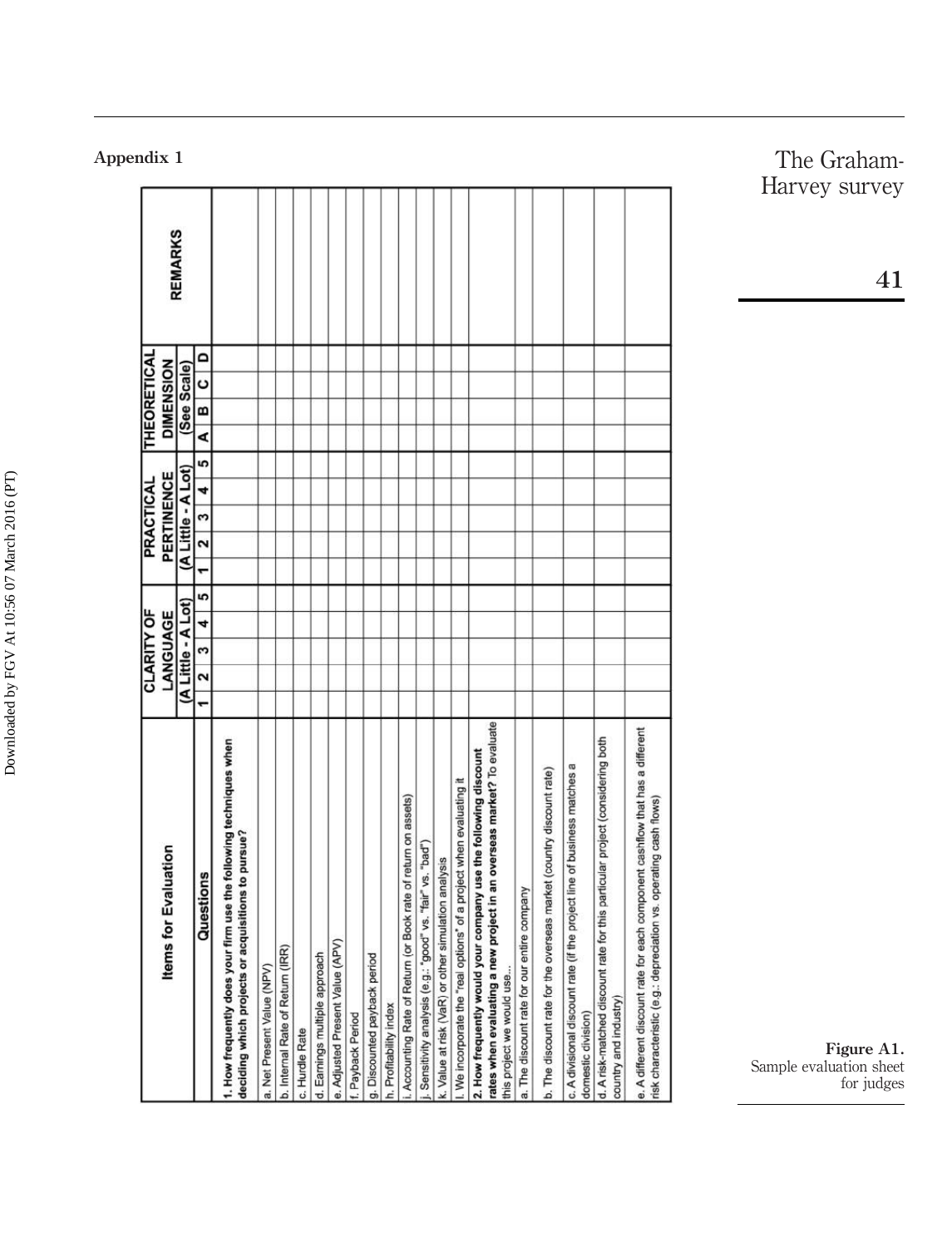#### Appendix 2. Original English and Portuguese version of the questionnaire including content validity coefficients IJMF

|           | English original                                                                                    | Portuguese version                                                                                                                  | CL   | PP                   | TD |
|-----------|-----------------------------------------------------------------------------------------------------|-------------------------------------------------------------------------------------------------------------------------------------|------|----------------------|----|
| 42        | 1. How frequently does your firm use<br>the following techniques when<br>deciding which projects or | 1. Quão freqüentemente a sua empresa<br>utiliza as seguintes técnicas quando<br>decidindo quais projetos ou aquisições<br>realizar? | 0.91 | 0.90                 | A  |
|           | acquisitions to pursue?<br>a. Net Present Value (NPV)                                               | A. Valor Presente Líquido (VPL)                                                                                                     | 0.92 | 0.96                 | A  |
|           | b. Internal Rate of Return (IRR)                                                                    | B. Taxa Interna de Retorno (TIR)                                                                                                    | 0.92 | 0.96                 | A  |
|           | c. Hurdle Rate                                                                                      | C. Taxa Mínima de Atratividade                                                                                                      | 0.76 | 0.85                 | А  |
|           | d. Earnings multiple approach                                                                       | D. Abordagem de Múltiplos de Lucros                                                                                                 | 0.68 | 0.68                 | A  |
|           | e. Adjusted Present Value (APV)                                                                     | E. Valor Presente Ajustado (VPA)                                                                                                    |      | 0.68                 | А  |
|           | f. Payback Period                                                                                   | F. Período de Recuperação do Capital<br>("Payback")                                                                                 | 0.92 | 0.84                 | A  |
|           | g. Discounted payback period                                                                        | G. Período de Recuperação do Capital<br>Descontado ("Payback" Descontado)                                                           | 0.84 | 0.84                 | А  |
|           | h. Profitability index                                                                              | H. Indice de Lucratividade                                                                                                          | 0.84 | 0.88                 | А  |
|           |                                                                                                     | i. Accounting Rate of Return (or Book I. Taxa de Retorno Contábil (ou Taxa de                                                       |      | 0.80                 | А  |
|           | rate of return on assets)                                                                           | Retorno Contábil sobre os Ativos)                                                                                                   |      |                      |    |
|           | j. Sensitivity analysis (e.g.: "good" vs                                                            | J. Análise de Sensibilidade (por ex.:                                                                                               | 0.76 | 0.88                 | А  |
|           | "fair" vs "bad")                                                                                    | "Otimista" vs "Provável" vs "Pessimista")                                                                                           |      |                      |    |
|           | k. Value at risk (VaR) or other                                                                     | K. Valor em Risco (VaR) ou outra Análise                                                                                            | 0.71 | 0.90                 | А  |
|           | simulation analysis<br>1. We incorporate the "real options" of                                      | de Simulação<br>L. Nós incorporamos a abordagem de                                                                                  |      | 0.88                 | А  |
|           | a project when evaluating it                                                                        | "Opções Reais" de um projeto ao avaliá-lo.                                                                                          |      |                      |    |
|           | 2. How frequently would your                                                                        | 2. Quão freqüentemente sua empresa                                                                                                  |      |                      | А  |
|           | company use the following discount                                                                  | utilizaria as seguintes taxas de desconto                                                                                           |      |                      |    |
|           | rates when evaluating a new project                                                                 | ao avaliar um projeto novo em um                                                                                                    |      |                      |    |
|           | in an overseas market? To evaluate                                                                  | mercado internacional? Para avaliar esse                                                                                            |      |                      |    |
|           | this project we would use                                                                           | projeto, nós utilizaríamos                                                                                                          |      |                      |    |
|           | a. The discount rate for our entire.                                                                | A. A taxa de desconto para toda a nossa                                                                                             | 0.76 | 0.92                 | А  |
|           | company                                                                                             | empresa                                                                                                                             |      |                      |    |
|           | b. The discount rate for the overseas                                                               | B. A taxa de desconto para o mercado                                                                                                | 0.72 | 0.92                 | А  |
|           | market (country discount rate)<br>c. A divisional discount rate (if the                             | internacional (taxa de desconto do país)<br>C. A taxa de desconto da divisão (se a                                                  | 0.76 | 0.96                 | А  |
|           | project line of business matches a                                                                  | linha de negócio do projeto casa com uma                                                                                            |      |                      |    |
|           | domestic division)                                                                                  | divisão doméstica)                                                                                                                  |      |                      |    |
|           | d. A risk-matched discount rate for                                                                 | D. Uma taxa de desconto compatível ao                                                                                               | 0.72 | 0.96                 | А  |
|           | this particular project (considering                                                                | risco para esse projeto em particular                                                                                               |      |                      |    |
|           | both country and industry)                                                                          | (considerando ambos, país e setor)                                                                                                  |      |                      |    |
|           | e. A different discount rate for each                                                               | E. Uma taxa de desconto diferente para                                                                                              | 0.72 |                      | А  |
|           | component cashflow that has a                                                                       | cada componente do fluxo de caixa que                                                                                               |      |                      |    |
|           | different risk characteristic (e.g.:                                                                | tenha uma característica de risco                                                                                                   |      |                      |    |
|           | depreciation vs. operating cash flows)                                                              | diferente (por ex.: depreciação vs fluxos<br>de caixa operacionais)                                                                 |      |                      |    |
|           | 3. Does your firm estimate the cost of                                                              | 3. Sua empresa estima o custo do capital                                                                                            | 0.91 | 0.95                 | B  |
|           | equity capital? Yes No (if "no", please                                                             | próprio? Sim/Não (se "Não", por favor,                                                                                              |      |                      |    |
|           | skip to number 4) If "yes", how do you                                                              | pule para a questão 4). Se "Sim", como                                                                                              |      |                      |    |
|           | determine your firm's cost of equity<br>capital?                                                    | você determina o custo do capital próprio<br>para sua empresa?                                                                      |      |                      |    |
| Table AI. |                                                                                                     |                                                                                                                                     |      | ( <i>continued</i> ) |    |
|           |                                                                                                     |                                                                                                                                     |      |                      |    |

3,1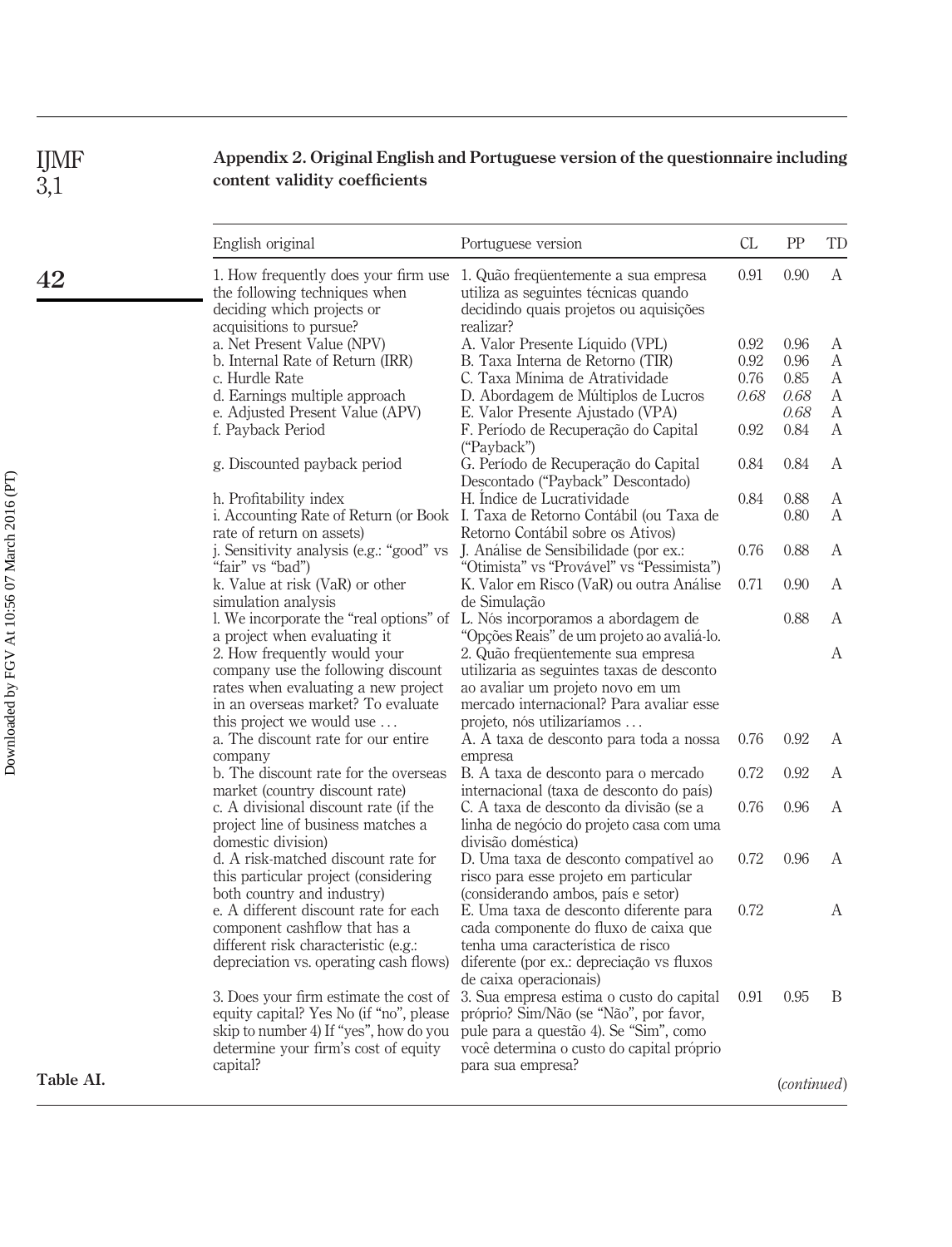|                                                                                                                                                                                   |                                                                                                                                                                                                  |              |              |        | The Graham-   |
|-----------------------------------------------------------------------------------------------------------------------------------------------------------------------------------|--------------------------------------------------------------------------------------------------------------------------------------------------------------------------------------------------|--------------|--------------|--------|---------------|
| English original                                                                                                                                                                  | Portuguese version                                                                                                                                                                               | CL           | PP           | TD     | Harvey survey |
| a. With average historical returns on<br>common stock                                                                                                                             | A. Com a média histórica dos retornos das<br>ações ordinaries                                                                                                                                    | 0.72         | 0.76         | B      |               |
| b. Using the Capital Asset Pricing<br>Model (CAPM, the beta approach)                                                                                                             | B. Usando o "Capital Asset Pricing"<br>Model" (CAPM, abordagem do "beta")                                                                                                                        | 0.92         | 0.92         | B      |               |
| c. Using the CAPM but including<br>some extra "risk factors"                                                                                                                      | C. Usando o CAPM, mas incluindo alguns<br>"fatores de risco" adicionais                                                                                                                          | 0.92         | 0.92         | B      | 43            |
| d. Whatever our investors tell us they<br>require                                                                                                                                 | D. Aquele que nossos investidores nos<br>dizem que requerem                                                                                                                                      | 0.96         | 0.76         | B      |               |
| e. By regulatory decisions<br>f. Back out from discounted<br>dividend/earnings model, e.g.: price<br>$=$ dividend/(cost of capital growth)                                        | E. Por decisões regulatórias<br>F. Retroagindo do modelo de dividendos<br>e/ou lucros descontados, por ex.: Preço<br>$=$ Dividendos/(Custo de Capital $-$ Taxa<br>de Crescimento)                | 0.92<br>0.80 | 0.84<br>0.80 | B<br>B |               |
| 4. When valuing a project, do you<br>adjust either the discount rate or cash<br>flows for the following risk factors? (4)<br>options: discount rate; cash flow;<br>both; neither) | 4. Quando avaliando um projeto, você<br>ajusta a taxa de desconto ou os fluxos de<br>caixa para os seguintes fatores de risco?<br>(4 Opções: Taxa de Desconto; Fluxo de<br>Caixa; Ambos; Nenhum) |              |              | А      |               |
| a. Risk of unexpected inflation                                                                                                                                                   | A. Risco de inflação inesperada                                                                                                                                                                  | 0.88         | 0.92         | А      |               |
| level of interest rates)                                                                                                                                                          | b. Interest rate risk (change in general B. Risco da taxa de juros (mudança no<br>nível geral das taxas de juros)                                                                                | 0.92         | 0.92         | B      |               |
| c. Term structure risk (change in the<br>long-term vs. short term interest rate)                                                                                                  | C. Risco da estrutura a termo (mudança<br>nas taxas de juros de longo prazo vs curto<br>prazo)                                                                                                   | 0.88         | 0.88         | B      |               |
| d. GDP or business cycle risk                                                                                                                                                     | D. Risco do PIB ou ciclo econômico                                                                                                                                                               | 0.92         | 0.88         | B      |               |
| e. Commodity price risk                                                                                                                                                           | E. Risco do preço de "commodities"                                                                                                                                                               | 0.88         | 0.88         | B      |               |
| f. Foreign exchange risk                                                                                                                                                          | F. Risco da taxa de câmbio                                                                                                                                                                       | 0.88         | 0.92         | B      |               |
| g. Distress risk (probability of<br>bankruptcy)                                                                                                                                   | G. Risco de insolvência (probabilidade de<br>falência)                                                                                                                                           | 0.80         | 0.80         | B      |               |
| h. Size (small firms being riskier)                                                                                                                                               | H. Porte (empresas pequenas sendo mais<br>arriscadas)                                                                                                                                            | 0.80         | 0.76         | B      |               |
| i. "Market-to-book" ratio (ratio of<br>market value of firm to book value<br>assets)                                                                                              | I. Indice Valor de Mercado/Valor<br>Patrimonial (quociente do valor de<br>mercado da empresa para o valor contábil<br>dos ativos)                                                                | 0.76         | 0.72         | AB     |               |
| j. Momentum (recent stock price<br>performance)                                                                                                                                   | J. "Momentum" (desempenho recente do<br>preco das ações)                                                                                                                                         | 0.68         | 0.68         | AB     |               |
| 5. What factors affect your firm's<br>choice between short-and long-term<br>debt?                                                                                                 | 5. Que fatores afetam a escolha da sua<br>empresa entre dívida de curto e longo<br>prazos?                                                                                                       | 0.91         | 0.90         | C      |               |
| a. We issue short term when short<br>term interest rates are low compared<br>to long term rates                                                                                   | A. Nós tomamos dívida de curto prazo<br>quando as taxas de juros de curto prazo<br>estão baixas comparadas às taxas de<br>longo prazo                                                            | 0.96         | 0.80         | C      |               |
| b. Matching the maturity of our debt<br>with the life of our assets                                                                                                               | B. Casando o prazo da nossa dívida com a<br>vida dos nossos ativos                                                                                                                               | 0.84         | 0.96         | С      |               |
| c. We issue short-term when we are<br>waiting for long-term market interest<br>rates so decline                                                                                   | C. Nós tomamos dívida de curto prazo<br>enquanto esperamos as taxas de mercado<br>de longo prazo declinarem                                                                                      | 0.88         | 0.72         | C      |               |
|                                                                                                                                                                                   |                                                                                                                                                                                                  |              | (continued)  |        | Table AI.     |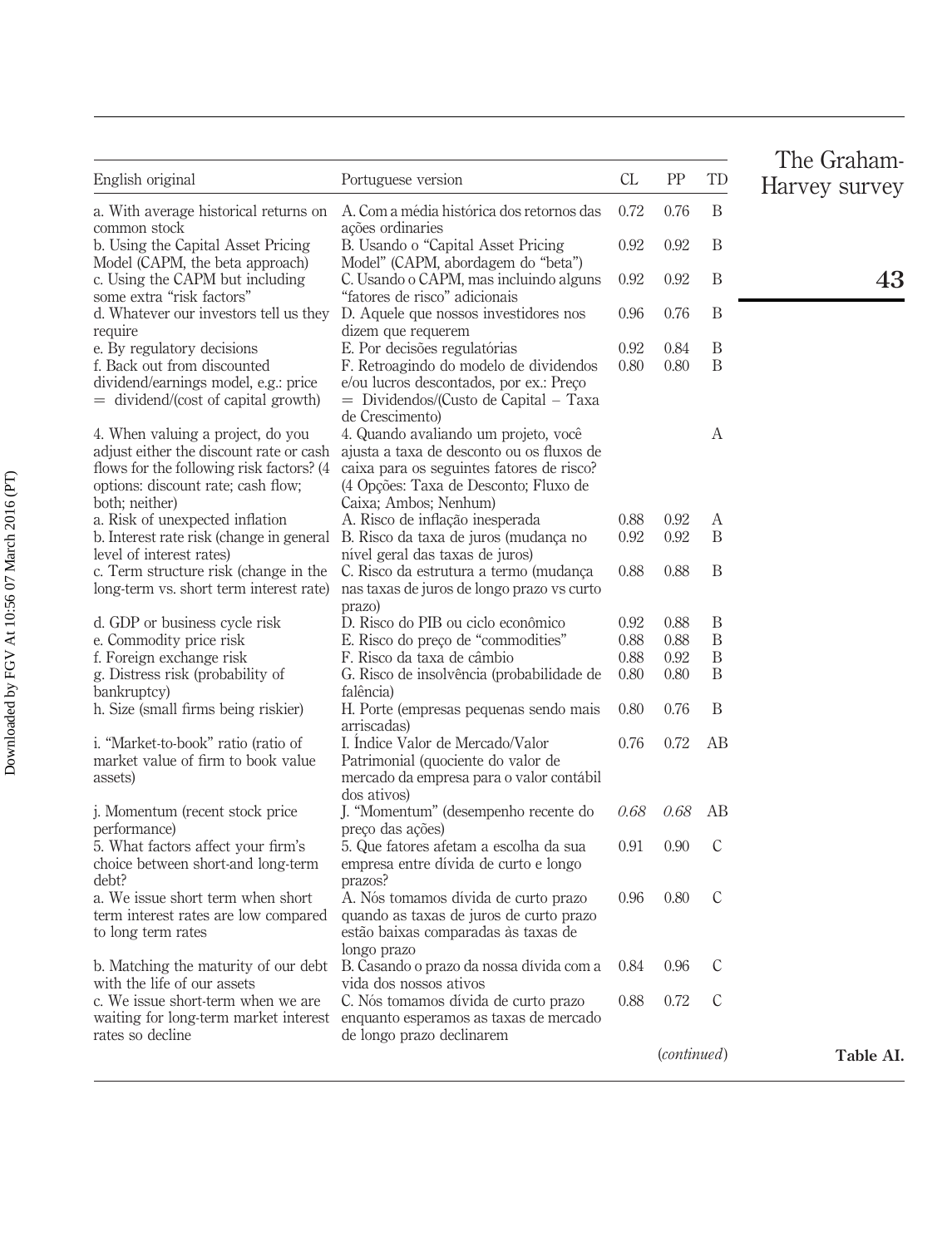| <b>IJMF</b><br>3,1 | English original                                                                                                                                                                                          | Portuguese version                                                                                                                                                                                                                                                          | CL   | PP                   | TD            |
|--------------------|-----------------------------------------------------------------------------------------------------------------------------------------------------------------------------------------------------------|-----------------------------------------------------------------------------------------------------------------------------------------------------------------------------------------------------------------------------------------------------------------------------|------|----------------------|---------------|
| 44                 | d. We borrow short-term so that<br>returns from new projects can be<br>captured more fully by shareholders,<br>rather than committing to pay<br>long-term profits as interest to<br>debtholders           | D. Nós tomamos dívida de curto prazo<br>para que os retornos dos novos projetos<br>possam ser capturados mais<br>integralmente pelos acionistas, ao invés<br>de nos comprometermos com o<br>pagamento de lucros de longo prazo sob a                                        |      |                      | $\mathcal{C}$ |
|                    | e. We expect our credit rating to<br>improve, so we borrow short-term<br>until it does                                                                                                                    | forma de juros para os credores<br>E. Nós esperamos que a nossa<br>classificação de crédito (" <i>rating</i> ") irá<br>melhorar; assim nós tomamos dívida de<br>curto prazo até que isso aconteça                                                                           | 0.72 |                      | C             |
|                    | f. Borrowing short-term reduces the<br>chance that our firm will want to take chance de que nossa empresa deseje<br>on risky projects                                                                     | F. Tomar dívida de curto prazo reduz a<br>implementar projetos arriscados                                                                                                                                                                                                   | 0.68 | 0.72                 | C             |
|                    | g. We issue long-term debt to<br>minimize the risk of having to<br>refinance in "bad times"                                                                                                               | G. Nós tomamos dívida de longo prazo<br>para minimizar o risco de ter que<br>refinanciar em "períodos ruins"                                                                                                                                                                | 0.80 | 0.80                 | С             |
|                    | 6. What was your firm's approximate<br>(trailing) Price/Earnings ratio over the<br>past 3 years? (e.g. 18)                                                                                                | 6. Qual foi, aproximadamente, o seu P/L<br>(quociente Preço/Lucro por Ação) de sua<br>empresa nos últimos 3 anos?  (média –<br>por $ex.: 18$                                                                                                                                | 0.96 | 0.84                 | B             |
|                    | 7. What is the credit rating for your<br>firm's debt? Write NONE if debt not<br>rated $\dots$ (e.g. AA-, $B +$ )                                                                                          | 7. Qual a classificação de risco ("rating")<br>da dívida da sua empresa? Escreva<br>NENHUMA se a empresa não é<br>classificada  (por ex.: AA-, $B +$ )                                                                                                                      | 0.96 | 0.88                 | B             |
|                    | issuing debt in foreign countries?<br>Yes/No (If "no", please skip to #9) If<br>"yes", what factors affect your firm's<br>decisions about issuing foreign debt?                                           | 8. Has your firm seriously considered 8. Sua empresa considerou seriamente<br>tomar dívida em países estrangeiros?<br>Sim/Não (se "Não", por favor, pule para<br>questão 9). Se "Sim", que fatores afetam a<br>decisão da sua empresa sobre o<br>endividamento no exterior? | 0.96 | 0.88                 | C             |
|                    | a. Favorable tax treatment relative to A. Tratamento tributário favorável<br>the U.K. (e.g.: different corporate tax<br>rates)                                                                            | relativamente ao Brasil (por ex.: alíquotas<br>diferentes para pessoas jurídicas)                                                                                                                                                                                           | 0.96 | 0.84                 | B             |
|                    | b. Keeping the "source of funds" close B. Manter as "Origens de Fundos"<br>to the "use of funds"                                                                                                          | próximas das "Aplicações de Fundos" (na<br>mesma moeda)                                                                                                                                                                                                                     | 0.92 | 0.92                 | AC            |
|                    | pounds)                                                                                                                                                                                                   | c. Providing a "natural hedge" (e.g.: if C. Propiciar um "hedge natural" (por ex.:<br>the foreign currency devalues, we are se a moeda estrangeira desvaloriza, não<br>not obligated to pay interest in British somes obrigades a pagar juros em reais)                     | 0.88 | 0.84                 | C             |
|                    | d. Foreign regulations require us to                                                                                                                                                                      | D. A regulamentação estrangeira nos                                                                                                                                                                                                                                         |      |                      | C             |
|                    | issue debt abroad<br>than domestic interest rates                                                                                                                                                         | obriga a tomar dívida no exterior<br>e. Foreign interest rates may be lower E. Taxas de juro estrangeiras podem<br>estar mais baixas que as taxas de juro<br>domésticas                                                                                                     | 0.96 | 0.92                 | B             |
|                    | 9. Has your firm seriously considered<br>issuing convertible debt? Yes / No (If<br>"no", please skip to #10) If "yes",<br>what factors affect your firm's<br>decisions about issuing convertible<br>debt? | 9. Sua empresa considerou seriamente<br>emitir dívida conversível? Sim / Não (se<br>"Não", por favor, pule para questão<br>número 10). Se "Sim", que fatores afetam<br>a decisão da sua empresa sobre a emissão<br>de títulos de dívida conversíveis?                       | 0.88 | 0.92                 | C             |
| Table AI.          |                                                                                                                                                                                                           |                                                                                                                                                                                                                                                                             |      | ( <i>continued</i> ) |               |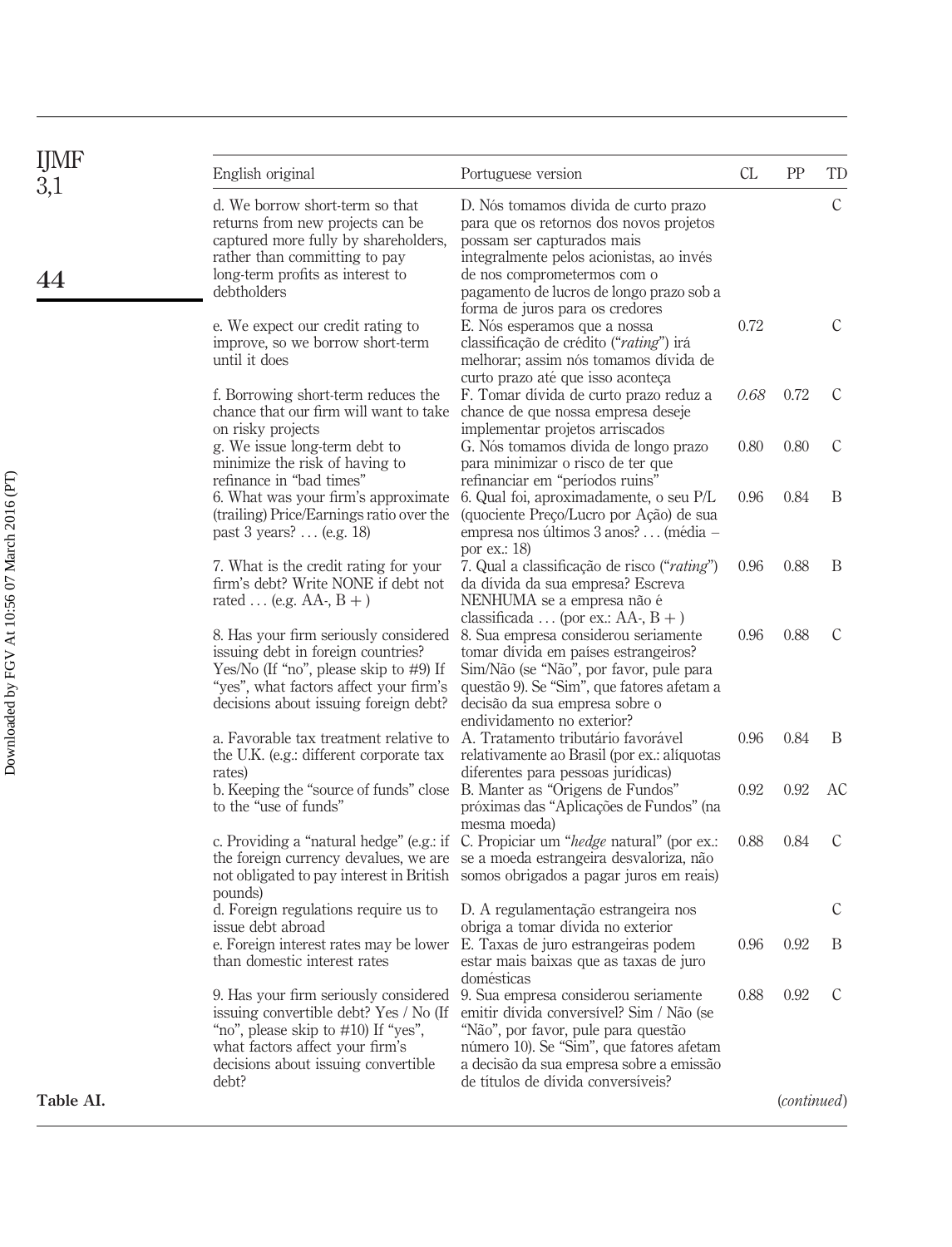|                                                                                                                                                                                                          |                                                                                                                                                                                                                               |      |                      |               | The Graham-   |
|----------------------------------------------------------------------------------------------------------------------------------------------------------------------------------------------------------|-------------------------------------------------------------------------------------------------------------------------------------------------------------------------------------------------------------------------------|------|----------------------|---------------|---------------|
| English original                                                                                                                                                                                         | Portuguese version                                                                                                                                                                                                            | CL   | PP                   | TD            | Harvey survey |
| a. Convertibles are an inexpensive                                                                                                                                                                       | A. Títulos de dívida conversíveis são uma<br>way to issue "delayed" common stock forma barata para retardar a emissão de                                                                                                      | 0.72 | 0.76                 | $\mathcal{C}$ |               |
| b. Protecting bondholders against<br>unfavorable actions by managers or<br>stockholders                                                                                                                  | acões<br>B. Proteger os detentores de títulos de<br>dívida conversíveis contra atitudes<br>desfavoráveis por parte dos                                                                                                        |      | $0.64$ CD            |               | 45            |
| c. Convertibles are less expensive<br>than straight debt                                                                                                                                                 | administradores ou acionistas.<br>C. Títulos de dívida conversível são<br>menos onerosos do que dívidas comuns                                                                                                                | 0.92 | 0.80                 | B             |               |
| d. Other firms in our industry<br>successfully use convertibles                                                                                                                                          | D. Outras empresas em nosso setor<br>utilizam títulos de dívida conversíveis                                                                                                                                                  | 0.96 | 0.76                 | $\mathcal{C}$ |               |
|                                                                                                                                                                                                          | com sucesso<br>e. Avoiding short-term equity dilution E. Evitar diluição patrimonial no curto<br>prazo                                                                                                                        | 0.88 | 0.72                 | C             |               |
| f. Our stock is currently undervalued F. Nossas ações estão, atualmente,                                                                                                                                 | subavaliadas                                                                                                                                                                                                                  | 0.96 | 0.72                 | C             |               |
| g. Ability to "call" or force conversion<br>of convertible debt if/when we need to                                                                                                                       | G. Capacidade para resgatar ou forçar a<br>conversão de títulos de dívida<br>conversíveis se/quando nós precisarmos                                                                                                           | 0.84 | 0.76                 | C             |               |
| h. To attract investors unsure about<br>the riskiness of our company                                                                                                                                     | H. Atrair investidores inseguros sobre o<br>risco da nossa empresa                                                                                                                                                            | 0.76 | 0.68                 | C             |               |
| 10. Has your firm seriously<br>considered issuing common stock?<br>Yes / No (if "no", please skip to<br>number 11) If "yes", what factors<br>affect your firm's decisions about<br>issuing common stock? | 10. Sua empresa considerou seriamente<br>emitir ações ordinárias? Sim / Não (se<br>"Não", por favor, pule para a questão<br>número 11). Se "Sim", que fatores afetam<br>a decisão da sua empresa sobre a emissão<br>de ações? | 0.95 | 0.95                 | C             |               |
| a. If our stock price has recently risen,<br>the price at which we can issue is<br>"high"                                                                                                                | A. Se o preço de nossas ações aumentou<br>recentemente, o preço no qual podemos<br>emiti-las é "alto"                                                                                                                         | 0.96 | 0.76                 | C             |               |
| b. Stock is our "least risky" source of<br>funds                                                                                                                                                         | B. Ações são a nossa fonte de fundos<br>"menos arriscada"                                                                                                                                                                     | 0.80 |                      | C             |               |
| c. Providing shares to employee<br>bonus/stock option plans                                                                                                                                              | C. Prover ações para bônus/planos de<br>opções de ações ("Stock Options") para<br>empregados                                                                                                                                  | 0.88 | 0.68                 | CD            |               |
| d. Common stock is our cheapest<br>source of funds                                                                                                                                                       | D. Ações ordinárias são nossa fonte de<br>fundos mais barata                                                                                                                                                                  | 0.80 | 0.68                 | BC            |               |
| e. Maintaining target debt-to-equity<br>ratio                                                                                                                                                            | E. Manter um índice-alvo<br>Exigível/Patrimônio Líquido                                                                                                                                                                       | 0.92 | 0.80                 | C             |               |
| f. Using a similar amount of equity as<br>is used by other firms in our industry                                                                                                                         | F. Utilizar um montante de capital próprio<br>similar a outras empresas em nosso setor                                                                                                                                        | 0.80 | 0.68                 | C             |               |
| g. Whether our recent profits have<br>been sufficient to fund our activities                                                                                                                             | G. Se nossos lucros recentes foram<br>suficientes para financiar nossas<br>atividades                                                                                                                                         | 0.72 |                      | C             |               |
| h. Issuing stock gives investors a<br>better impression of our firm's<br>prospects than using debt                                                                                                       | H. Emitir ações dá aos investidores uma<br>impressão melhor das perspectivas da<br>nossa empresa do que tomar dívida                                                                                                          | 0.76 | 0.68                 | C             |               |
| i. The capital gains tax rates faced by<br>our investors (relative to tax rates on<br>dividends)                                                                                                         | I. As alíquotas de imposto sobre ganhos<br>de capital dos investidores (em relação às<br>alíquotas de imposto sobre dividendos)                                                                                               | 0.80 | 0.76                 | C             |               |
|                                                                                                                                                                                                          |                                                                                                                                                                                                                               |      | ( <i>continued</i> ) |               | Table AI.     |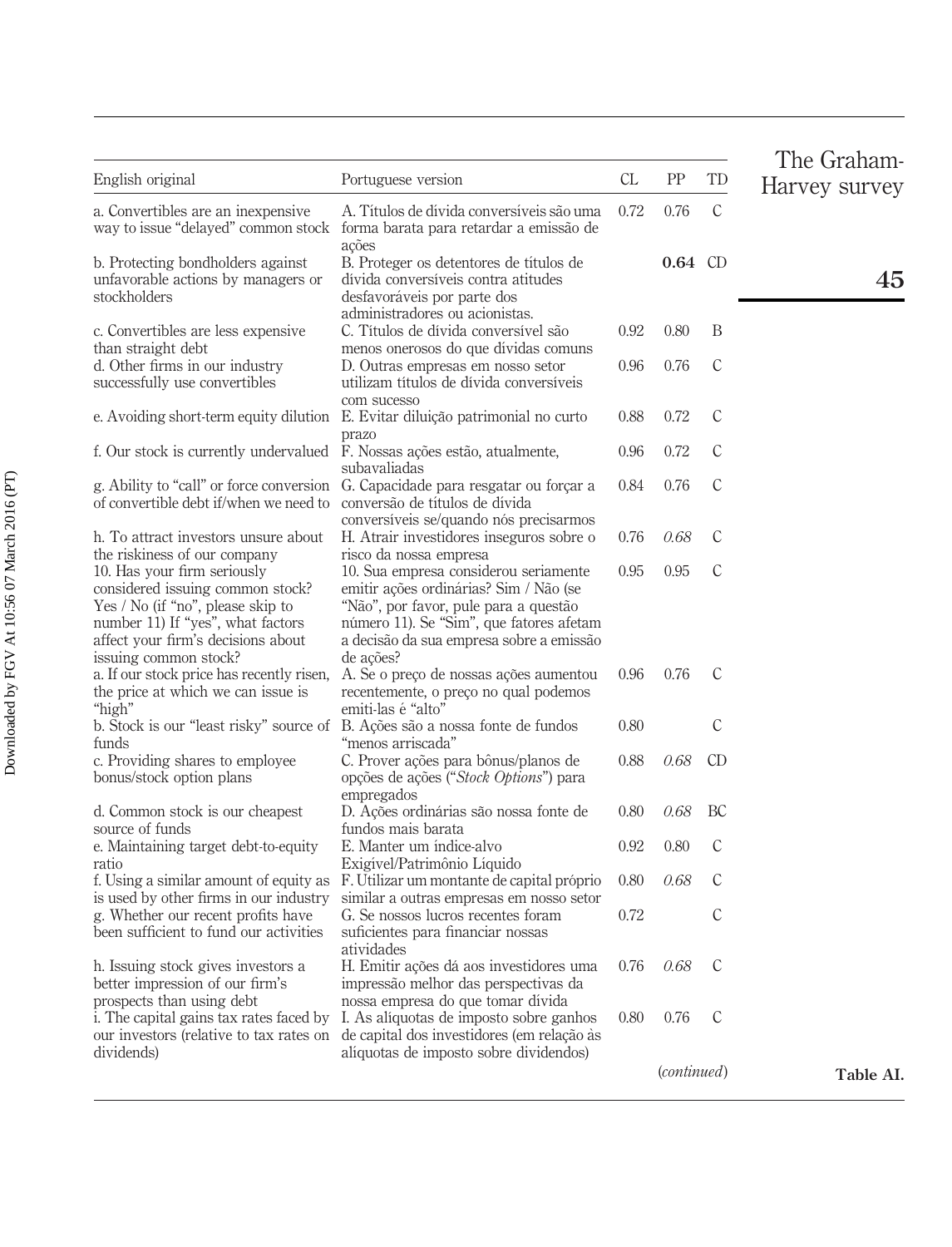| IJMF      |                                                                                                                                             |                                                                                                                                                                            |                      |                      |                                                 |  |  |  |  |  |
|-----------|---------------------------------------------------------------------------------------------------------------------------------------------|----------------------------------------------------------------------------------------------------------------------------------------------------------------------------|----------------------|----------------------|-------------------------------------------------|--|--|--|--|--|
| 3,1       | English original                                                                                                                            | Portuguese version                                                                                                                                                         |                      |                      | TD                                              |  |  |  |  |  |
|           | J. Diluir a participação acionária de certos<br><i>i.</i> Diluting the holdings of certain<br>shareholders<br>acionistas                    |                                                                                                                                                                            | $0.72\,$             | 0.68                 | D                                               |  |  |  |  |  |
|           | k. The amount by which our stock is<br>undervalued or overvalued by the<br>market                                                           | K. O montante pelo qual as nossas ações<br>estão subavaliadas ou superavaliadas<br>pelo mercado                                                                            | 0.84                 | 0.72                 | C                                               |  |  |  |  |  |
| 46        | l. Inability to obtain funds using debt,<br>convertibles, or other sources                                                                  | L. Inabilidade de se obter fundos<br>utilizando dívida, títulos de dívida                                                                                                  | 0.92                 |                      | $\mathcal{C}$                                   |  |  |  |  |  |
|           | m. Earnings per share dilution<br>11. Does your firm have a target range<br>for your debt ratio?                                            | conversíveis ou outras fontes<br>M. Diluição dos Lucros por Ação<br>11. Sua empresa tem uma faixa-alvo para<br>o índice de endividamento?                                  | 0.92<br>0.91         | 0.90                 | C<br>$\mathsf{C}$                               |  |  |  |  |  |
|           | - No target range<br>- Flexible target range<br>- Somewhat tight target range                                                               | Nenhuma faixa-alvo<br>Faixa-alvo flexível<br>Faixa-alvo um tanto rígida                                                                                                    | 0.91<br>0.91<br>0.91 | 0.95<br>0.95<br>0.95 | $\mathsf C$<br>$\overline{C}$<br>$\overline{C}$ |  |  |  |  |  |
|           | - Strict target range<br>12. What factors affect how you<br>choose the appropriate amount of<br>debt for your firm?                         | Faixa-alvo rígida<br>12. Que fatores afetam como você escolhe<br>o montante apropriado de endividamento<br>para sua empresa?                                               | 0.91                 | 0.90<br>0.90         | $\mathcal{C}$                                   |  |  |  |  |  |
|           | a. The tax advantage of interest<br>deductibility                                                                                           | A. A vantagem tributária da<br>dedutibilidade dos juros                                                                                                                    | 0.88                 | 0.76                 | C                                               |  |  |  |  |  |
|           | b. The potential costs of bankruptcy,<br>near-bankruptcy, or financial distress                                                             | B. Os custos potenciais de falência,<br>concordata ou dificuldades financeiras                                                                                             | 0.80                 | 0.72<br>0.80         | C<br>C                                          |  |  |  |  |  |
|           | c. The debt levels of other firms in our<br>industry<br>d. Our credit rating (as assigned by                                                | C. Os níveis de endividamento de outras<br>empresas em nosso setor<br>D. Nossa classificação de crédito                                                                    | 0.96<br>0.96         | 0.80                 | C                                               |  |  |  |  |  |
|           | rating agencies)                                                                                                                            | <i>("rating"</i> , conforme atribuído pelas<br>agências de classificação de risco)                                                                                         |                      |                      |                                                 |  |  |  |  |  |
|           | e. The transactions costs and fees for<br>issuing debt                                                                                      | E. Os custos de transação e as comissões<br>de colocação da dívida                                                                                                         | 0.92                 | 0.72                 | C                                               |  |  |  |  |  |
|           | f. The personal tax cost our investors<br>face when they receive interest<br>income                                                         | F. A tributação na pessoa física dos<br>investidores ao receberem renda de juros                                                                                           | 0.88                 |                      | C                                               |  |  |  |  |  |
|           | g. Financial flexibility (we restrict<br>debt so we have enough internal<br>funds available to pursue new<br>projects when they come along) | G. Flexibilidade financeira (nós<br>restringimos o endividamento; assim nós<br>temos fundos internos disponíveis para<br>implementar novos projetos quando eles<br>surgem) | 0.88                 |                      | C                                               |  |  |  |  |  |
|           | h. The volatility of our earnings and<br>cash flows                                                                                         | H. A volatilidade dos nossos lucros e<br>fluxos de caixa                                                                                                                   | 0.96                 | 0.76                 | C                                               |  |  |  |  |  |
|           | i. We limit debt so our<br>customers/suppliers are not worried<br>about our firm going out of business                                      | I. Nós limitamos o endividamento; assim.<br>nossos clientes/fornecedores não se<br>preocupam com a possibilidade da nossa<br>empresa falir                                 | 0.88                 |                      | C                                               |  |  |  |  |  |
|           | <i>i</i> . We try to have enough debt that we<br>are not an attractive takeover target                                                      | J. Nós tentamos ter um endividamento<br>suficiente para que não sejamos um alvo<br>atraente para uma aquisição ("takeover")                                                | 0.84                 |                      | C                                               |  |  |  |  |  |
|           | k. If we issue debt our competitors<br>know that we are very unlikely to<br>reduce our output/sales                                         | K. Se nós nos endividarmos, nossos<br>competidores saberão que será muito<br>improvável que iremos reduzir nossa<br>produção e/ou vendas                                   |                      |                      | C                                               |  |  |  |  |  |
| Table AI. |                                                                                                                                             |                                                                                                                                                                            |                      | ( <i>continued</i> ) |                                                 |  |  |  |  |  |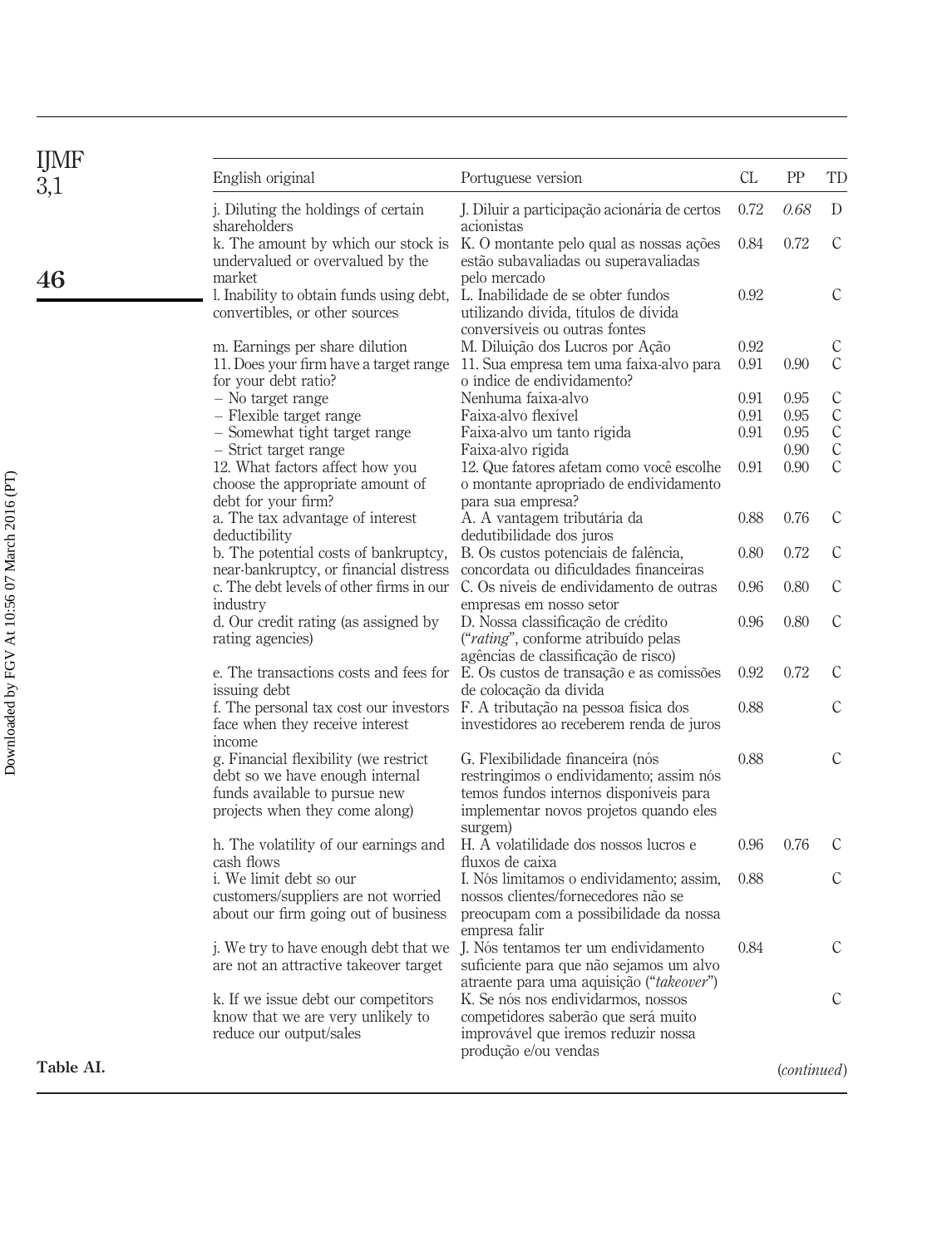| English original                                                                                                                                                                  | Portuguese version                                                                                                                                                                                                     | CL   | PP          | TD            | The Graham-   |
|-----------------------------------------------------------------------------------------------------------------------------------------------------------------------------------|------------------------------------------------------------------------------------------------------------------------------------------------------------------------------------------------------------------------|------|-------------|---------------|---------------|
| l. A high debt ratio helps us bargain<br>for concessions from our employees                                                                                                       | L. Um índice de endividamento alto nos<br>ajuda a barganhar concessões de nossos<br>empregados                                                                                                                         |      |             | $\mathcal{C}$ | Harvey survey |
| m. To ensure that upper management<br>works hard and efficiently, we issue<br>sufficient debt to make sure that a<br>large portion of our cash flow is                            | M. Para assegurar que a administração<br>superior trabalhe duro e eficientemente,<br>nós nos endividamos o suficiente para<br>garantir que uma grande porção do nosso                                                  |      |             | C             | 47            |
| committed to interest payments                                                                                                                                                    | fluxo de caixa seja comprometida com o<br>pagamento de juros                                                                                                                                                           |      |             |               |               |
| n. We restrict our borrowing so that<br>profits from new/future projects can<br>be captured fully by shareholders and<br>do not have to be paid out as interest<br>to debtholders | N. Nós restringimos nosso endividamento<br>de forma que os lucros de novos/futuros<br>projetos seja completamente capturado<br>pelos acionistas e não tenham que ser<br>pagos sob a forma de juros para os<br>credores |      |             | C             |               |
| 13. What other factors affect your                                                                                                                                                | 13. Que outros fatores afetam a política de                                                                                                                                                                            | 0.91 |             | C             |               |
| firm's debt policy?<br>a. We issue debt when our recent<br>profits (internal funds) are not<br>sufficient to fund our activities                                                  | endividamento da sua empresa?<br>A. Nós nos endividamos quando nossos<br>lucros recentes (fundos internos) não são<br>suficientes para financiar nossas<br>atividades                                                  | 0.96 | 0.92        | C             |               |
| b. Using debt gives investors a better<br>impression of our firm's prospects<br>than issuing stock                                                                                | B. Utilizar endividamento dá aos<br>investidores uma impressão melhor das<br>perspectivas da nossa empresa do que<br>emitir ações                                                                                      | 0.80 | 0.76        | C             |               |
| c. We issue debt when interest rates                                                                                                                                              | C. Nós nos endividamos quando as taxas                                                                                                                                                                                 | 0.96 | 0.76        | B             |               |
| are particularly low<br>d. We use debt when our equity is<br>undervalued by the market                                                                                            | de juro estão particularmente baixas<br>D. Nós utilizamos endividamento quando<br>nossas ações estão subavaliadas pelo                                                                                                 | 0.92 | 0.72        | С             |               |
| e. We delay issuing debt because of<br>transactions costs and fees                                                                                                                | mercado<br>E. Nós retardamos o uso de<br>endividamento devido aos custos de<br>transação e comissão de colocação da                                                                                                    | 0.84 | 0.72        | B             |               |
| f. We delay retiring debt because of<br>recapitalization costs and fees                                                                                                           | dívida<br>F. Nós retardamos o resgate da dívida<br>devido aos custos e comissões para                                                                                                                                  |      | 0.68        | B             |               |
| g. Changes in the price of our common                                                                                                                                             | recapitalização<br>G. Mudanças no preço de nossas ações                                                                                                                                                                | 0.80 | 0.68 BC     |               |               |
| stock<br>h. We issue debt when we have<br>accumulated substantial profits                                                                                                         | ordinárias.<br>H. Nós nos endividamos quando temos<br>lucros acumulados substanciais.                                                                                                                                  | 0.76 |             | C             |               |
| 14. What is your firm's approximate<br>long-term debt/total assets ratio?<br>$\%$ (e.g. 40%)                                                                                      | 14. Qual é, aproximadamente, o quociente<br>de dívidas de longo prazo em relação ao<br>ativo total da sua empresa? % (por ex.:<br>$40\%$ )                                                                             | 0.96 | 0.88        | C             |               |
| 15. Which goals are important for                                                                                                                                                 | 15. Quais metas são importantes para sua                                                                                                                                                                               |      |             | D             |               |
| your firm?<br>a. Maximize profits (e.g. ROA, ROE or<br>EPS)                                                                                                                       | empresa?<br>A. Maximizar lucros (por ex.: Retorno<br>sobre os Ativos "ROA", Retorno sobre o<br>Patrimônio Líquido "ROE" ou Lucros por<br>Ação)                                                                         | 0.90 | 0.90        | D             |               |
|                                                                                                                                                                                   |                                                                                                                                                                                                                        |      | (continued) |               | Table AI.     |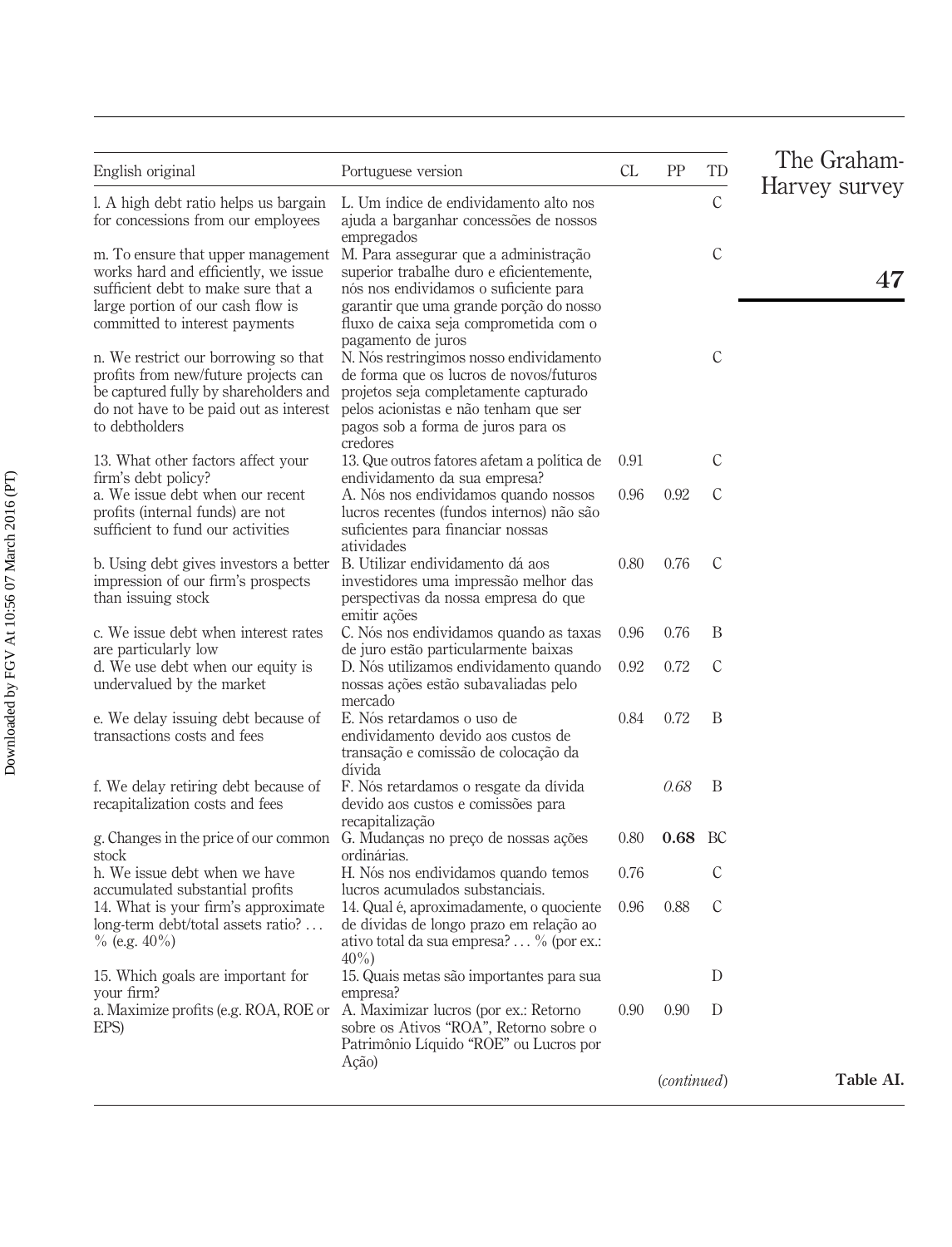| 3,1 |                                                                                      | Portuguese version                                                                               | CL           | PP           | TD            |
|-----|--------------------------------------------------------------------------------------|--------------------------------------------------------------------------------------------------|--------------|--------------|---------------|
|     | b. Maximize dividends<br>c. Maximize sustainable growth (book                        | B. Maximizar dividendos<br>C. Maximizar crescimento sustentável                                  | 0.90         | 0.85<br>0.90 | D<br>D        |
|     | value, sales)                                                                        | (valores contábeis, vendas)                                                                      |              | 0.90         |               |
| 48  | d. Market position, service, quality<br>e. Cost control, productivity,<br>efficiency | D. Posição de mercado, serviço, qualidade<br>E. Controle de custos, produtividade,<br>eficiência | 0.90<br>0.85 | 0.90         | D<br>D        |
|     | f. Knowledge                                                                         | F. Conhecimento                                                                                  | 0.70         | 0.90         | D             |
|     | g. Optimize solvability                                                              | G. Otimizar capacidade de solvência                                                              | 0.90         | 0.80         | D             |
|     | h. Maximize shareholder wealth                                                       | H. Maximizar a riqueza dos acionistas                                                            | 0.85         | 0.90         | D             |
|     | <i>i</i> . Continuity                                                                | I. Continuidade                                                                                  | 0.80         | 0.90         | D             |
|     | <i>i</i> . Independence and self-sufficiency                                         | J. Independência e auto-suficiência                                                              | 0.70         | 0.85         | D             |
|     | k. Optimize working environment                                                      | K. Otimizar o ambiente de trabalho                                                               | 0.90         | 0.80         | D             |
|     | 1. Social responsibility/environment                                                 | L. Responsabilidade social/meio ambiente                                                         | 0.85         | 0.80         | D             |
|     | 16. Which stakeholders are important                                                 | 16. Quais partes interessadas                                                                    |              |              | $\mathcal{D}$ |
|     | for your firm?                                                                       | <i>("stakeholders")</i> são importantes para sua<br>empresa?                                     |              |              |               |
|     | a. Customers                                                                         | A. Clientes                                                                                      | 0.95         | 0.85         | D             |
|     | b. Suppliers of goods/services                                                       | B. Fornecedores de mercadorias/serviços                                                          | 0.95         | 0.85         | D             |
|     | c. Employees                                                                         | C. Empregados                                                                                    | 0.95         | 0.85         | D             |
|     | d. Management                                                                        | D. Administração                                                                                 | 0.95         | 0.85         | D             |
|     | e. The general public                                                                | E. O público em geral                                                                            | 0.95         | 0.75         | D             |
|     | f. Shareholders                                                                      | F. Acionistas                                                                                    | 0.95         | 0.80         | D             |
|     | g. Suppliers of debt                                                                 | G. Fornecedores de recursos via<br>financiamento                                                 | 0.95         | 0.85         | $\mathcal{D}$ |
|     | CVC <sub>t</sub>                                                                     |                                                                                                  | 0.86         | 0.82         |               |

**Table AI.** scores to compute; italics:  $CVC_c$  below critical value (<0.7)

Corresponding author

Marcos Alencar Abaide Balbinotti can be contacted at: mbalbinotti@terra.com.br

To purchase reprints of this article please e-mail: reprints@emeraldinsight.com Or visit our web site for further details: www.emeraldinsight.com/reprints